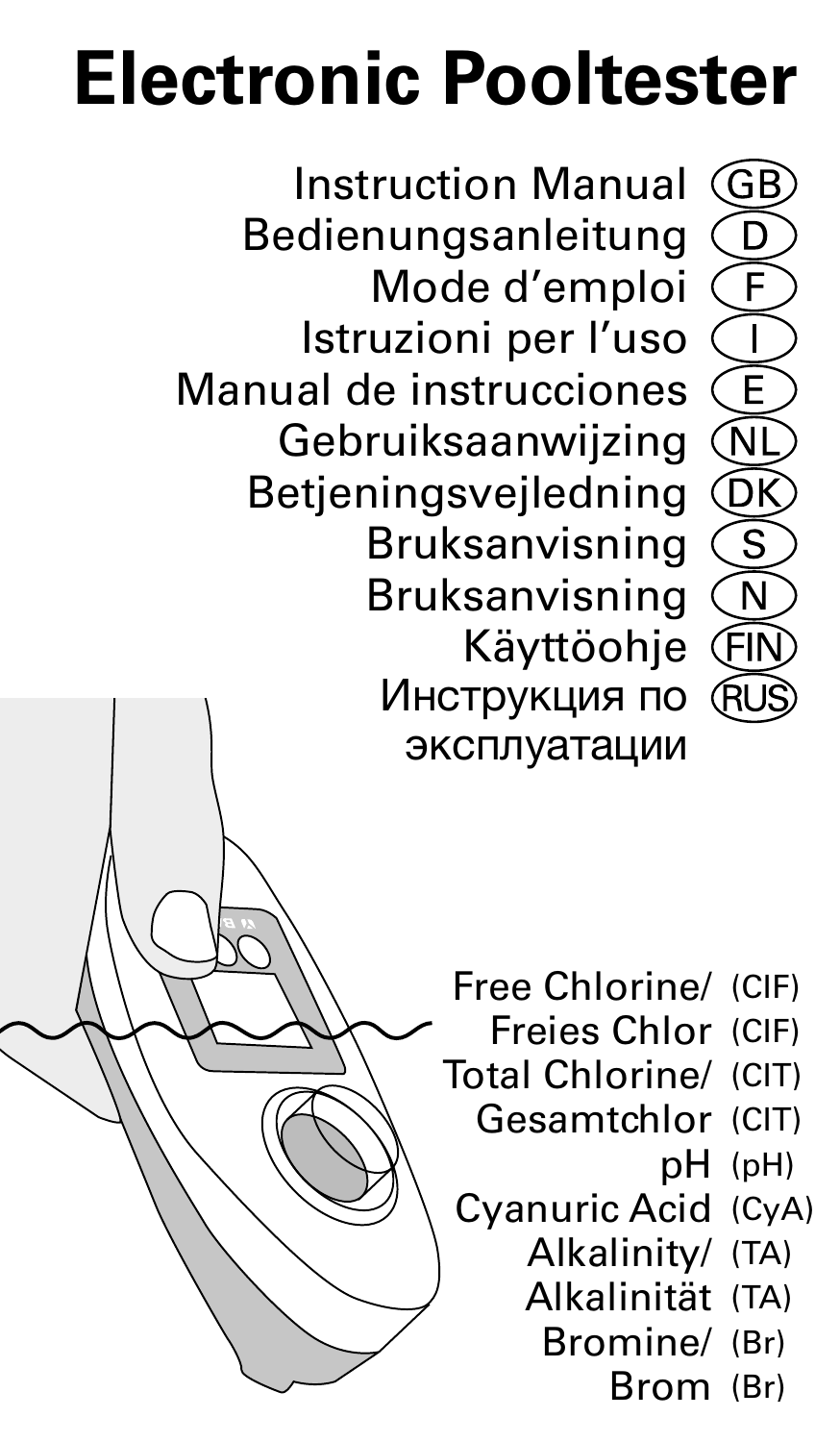

Fitting the battery/ Batteriewechsel/ Remplacement des piles/ Sostituzione delle batterie/ Cambio de batería/ Batterijwissel/ Batteriskifte/ Batteribyte/ Batteriskifte/ Pariston asennus/ Замена батарей



**Technical Data/** Technische Daten/ Données techniques/ Dati tecnici/ Datos técnicos/ Technische gegevens/ Tekniske data/ Tekniska data/ Tekniske data/ Tekniset tiedot/ Технические данные:

- $Cl$  : 0.1 6.0 mg/l  $Cl_2$  (0-1 mg/l  $\pm$  0.1; 1-2 mg/l  $\pm$  0.2;  $2-3$  mg/l  $\pm 0.4$ ;  $3-6$  mg/l  $\pm 0.5$ )<br>Br  $\pm 0.2 - 13.5$  mg/l Br  $(0 - 2$  mg/l  $+$
- $B = 0.2 13.5$  mg/l Br<sub>2</sub> (0 2 mg/l  $\pm$  0.2;
	- $2 4$  mg/l +  $0.4$ ;  $4 7$  mg/l + 0.8 mg/l;
- $7 13.5$  mg/l  $\pm$  1.1 mg/l)<br>nH  $\pm$  6.5 8.4 nH (+ 0.2 nH)  $\cdot$  6.5 - 8.4 pH (+ 0.2 pH)
- $CyA : 1 50$  mg/l  $Cys (= 10$  mg/l),  $50 - 160$  mg/l Cys (± 20 mg/l)<br>TA  $\cdot$  0 - 300 mg/l CaCO, (+ 50 mg/
- $: 0 300$  mg/l  $CaCO<sub>3</sub>(+ 50$  mg/l)

**Light Source/** Optik/Optique/ Gruppo ottico/ Óptica/ Lens/ Optikk/ Optiikka/ Оптика:  $LFD: \lambda = 530$  nm

**Battery/** Batterie/ Pile/ Batteria/ Batería/ Batterij/ Batteri/ Batterier/ Batteri/ Paristot/ Батарея: 2 x AAA (1.5 V), LR03

**Auto-Off/** Arrêt automatique/ Spegnimentoautomatico/ Automatisk sluk/ Automattinen sammutus/ автоматическое отключение: 300 sec

**Ambient Conditions/** Umgebungsbedingungen/ Conditions ambiantes/ Conditioni ambientali/ Condiciones-ambientales/ Omgevings-condities/ omgivelses-betingelser/ Miljöför-hållanden/ Ympäristötiedot Lämpötila/ Окружающие условия:  $T = 5-40^{\circ}$ C

**Waterproof/** Wasserdicht/ Étanchéité à l'eau/ Impermeambile/ Resistente al agua/ Waterdicht/ Kapslingsklasse/ Vattentät/ Vanntett/ Vesitiiviys/ Водонепроницаемость:

Analog IP68, 1 h @ 0.1 m

2 3 sisuus/ Соответствие нормам: CE **Conformity/** Konformität/ Conformité/ Conformità/ Conformidad/ Conformieit/ Overensstemmelse/ Märkning/ Konformitet/ Vaatmustenmuka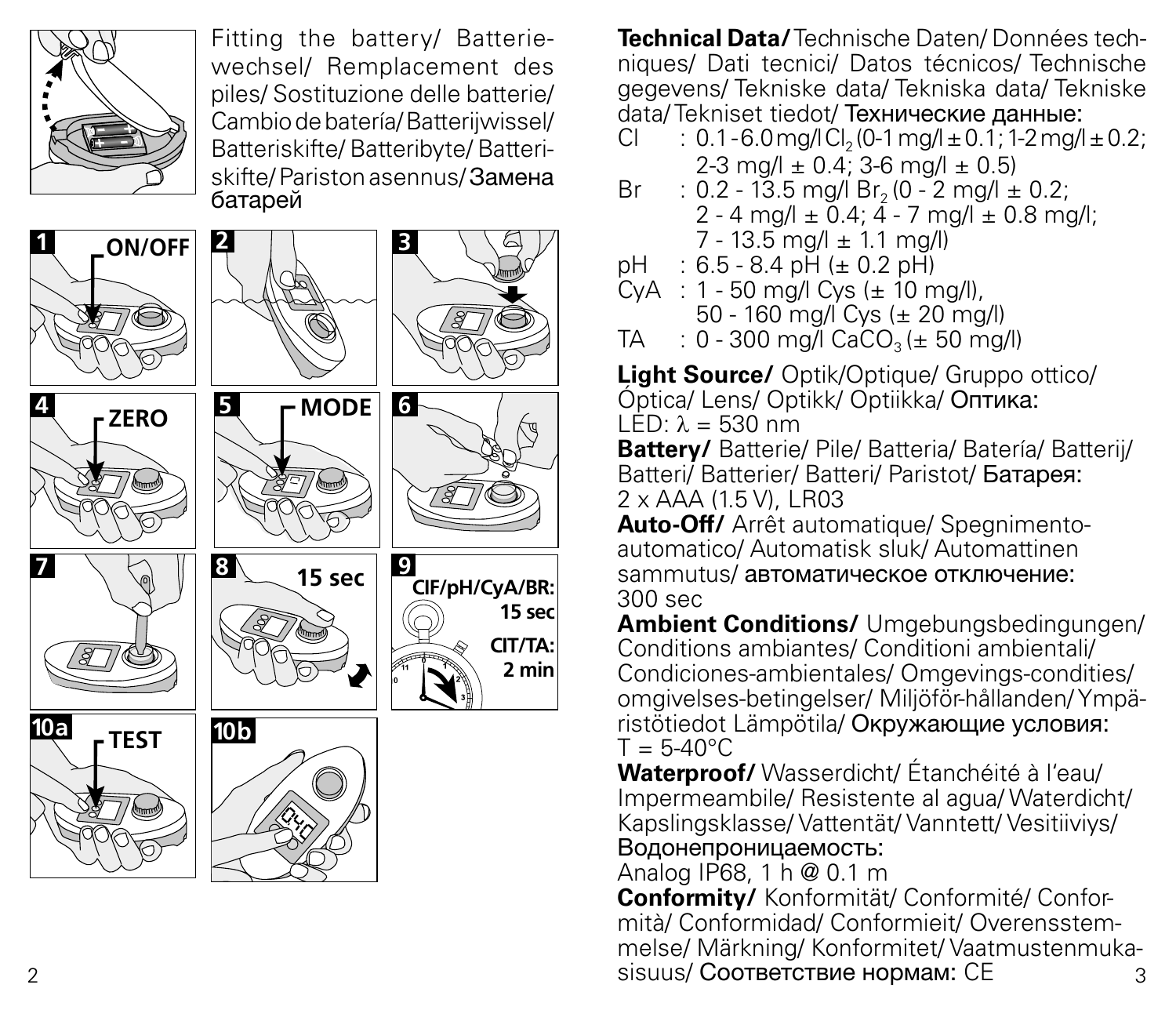Congratulations on your purchase of the Electronic Pooltester. The tester is a battery-operated measuring device which determines the specific dissolved matter together with the included reagent tablets. The tester and the tablets are only intended for the designations mentioned in the table in non-commercial applications and may not be used for other purposes. Please read through this manual and the special instructions carefully before using it for the first time.

### **Important notes**

Tablet reagents are intended for chemical water testing and analysis only and may not be used for other purposes.



Caution

Potentially harmful if the tablet reagents are swallowed. **Do not swallow**

#### **Keep the tablet reagents out of the reach of children.**

If swallowed, you can contact the Poison Center Berlin, Germany tel. no.: +49 30 30686 790 or find information in the safety data sheets with information on the risks and first aid measures at www.lovibond.com/support Download MSDS by entering the product name of the reagent tablets.

### **Before you start**

Insertion and replacement of batteries:

Battery type 2 x AAA, LR 03, 1.5 V.

Only perform when the device is dry: Open the battery compartment on the underside of the device. Pay attention to the correct polarity of the batteries. Make sure that the battery compartment cover is firmly seated when closed.

### **Attention: Do not use rechargeable batteries!**

**I** Replace the batteries if this symbol appears in the display.

| <b>Ideal values</b> |                                                                                                                                   |
|---------------------|-----------------------------------------------------------------------------------------------------------------------------------|
| CyA                 | $< 100$ mg/l                                                                                                                      |
| CIF                 | between 0.5 and 2 mg/l                                                                                                            |
| CI.                 | combined < 0.5 mg/l<br>(CI combined = $CITCIF = (DPD1+DPD3)-DPD1$                                                                 |
| .<br>Br             | between 1 and 3 mg/l                                                                                                              |
| TA                  | $>80$ mg/l                                                                                                                        |
| pH                  | between 7.0 and 7.4 (water treatment with chlorine<br>or active oxygen) and between 7.0 and 7.6 (water<br>treatment with bromine) |

### **Error messages**



| No. | <b>Meaning and possible causes</b>                  |
|-----|-----------------------------------------------------|
| 01  | Insufficient light at ZERO. Poss. cause: Sample     |
|     | chamber contaminated or light path blocked; sample  |
|     | strongly coloured?                                  |
| 03  | Division by 0. Poss. cause: Sample chamber          |
|     | contaminated or light path blocked; sample strongly |
|     | coloured?                                           |
| 20  | Too much light at detector. Poss. cause: Cap not    |
|     | applied; measurement in bright sunlight             |
| 21  | Too much light at detector. Poss. cause: Cap not    |
|     | applied; measurement in bright sunlight             |
| 22  | LowBat occurred during measurement. Change          |
|     | battery, clean contacts                             |

### **• Maintenance**

- 1. Keep the instrument in a clean condition.
- 2. No solvent, abrasive materials or brushes should be used to clean the instrument. Clean the sample chamber using a soft tissue.
- 3. Dry the instrument when not in use, store under ambient environmental conditions.
- 4. Remove battery if instrument is being stored for an extended period.

### **• Trouble shooting**

- 1. Use only blister tablets with black printing.
- 2. Do not touch the tablets. This can cause contamination and give pour results.
- 3. Close the blue lid on top of the sample chamber tightly before zeroing/reading.
- 4. Always ensure that the sample chamber, the lid and the stirring rod are thoroughly rinsed when changing from one test to the other.

### **Warranty**

The waterproof Electronic Pooltester is warranted to be free from manufacturing defects for two years.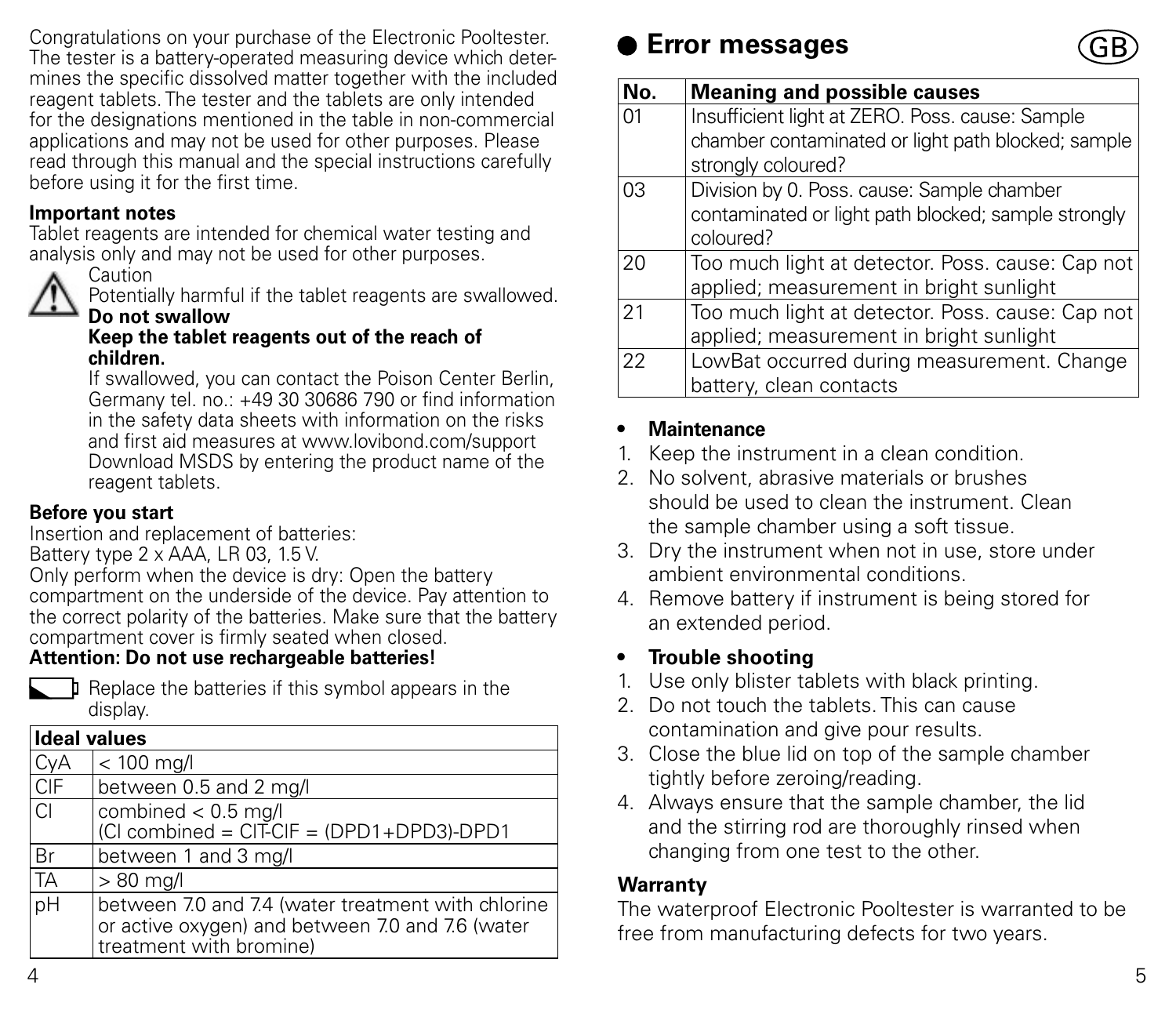### **Operation** (see pictures)



- 1. Switch the unit on using the ON/OFF key. The display shows: "0". Make one Zero for all the methods:
- 2. Swirl the instrument several times under the water surface allowing the sample chamber to completely fill. Take the instrument out of the water.
- 3. Close the lid tightly.
- 4. Press the ZERO/TEST key. "000" flashes for approx. 8 seconds. The display shows "0.0.0".
- 5. Select the test required using the MODE key: Cl (free Chlorine/ total Chlorine) → pH → TA →  $CvA \rightarrow Br \rightarrow Cl \dots$  (Scroll).
- 6. Open the lid and add the appropriate tablet straight from the foil

| Method |                                           | appropriate tablet                               |
|--------|-------------------------------------------|--------------------------------------------------|
|        | <b>CIF</b> : Free chlorine (CIF) DPD No.1 |                                                  |
|        |                                           | $CIT$ : Total chlorine (Clt) DPD No.1 + DPD No.3 |
|        | $pH : pH$ Value                           | PHENOL RED PHOTOMETER                            |
|        | CyA: Cyanuric acid                        | CyA-Test                                         |
|        | <b>TA</b> : Alkalinity-M                  | ALKA-M-PHOTOMETER                                |
|        | <b>Br</b> : Bromine                       | DPD No. 1                                        |
|        |                                           | $\sim$ $\sim$ $\sim$ $\sim$ $\sim$ $\sim$        |

- 7. Crush the tablet using a clean stirring rod. Stir until the tablet is dissolved.
- 8. Close the lid and swirl the instrument gently for approx. 15 seconds.
- 9. Afterwards keep the instrument steady and wait for 15 seconds when testing ClF/pH/CyA/Br and 2 minutes when testing ClT and TA.
- 10. Press "Zero/Test". The "--" symbol flashes for approx. 6 seconds. The result appears in the display (mg/l). Or: **LOW** Result below lowest limit of measuring range HIGH Measuring range exceeded

**Repeat Test** Press the "Zero/Test"-key

**Change Method** Take new sample.

Press the "Mode"- key to scroll down. Perform test. **New zero (Option)**

**Conversion Table for water hardness**

|                           | mmol/l Ks43 | °dh          |      |
|---------------------------|-------------|--------------|------|
| 1 mg/l $CaCO3 \triangleq$ | 0.02        | $0.056$ 0.07 | 0.10 |

### **Important disposal instructions for batteries and accumulators**

EC Guideline 2006/66/EG requires users to return all used and worn-out batteries

and accumulators. They must not be disposed of in normal domestic waste. Because our products include batteries and accumulators in the delivery package our advice is as follows :

Used batteries and accumulators are not items of domestic waste. They must be disposed of in a proper manner. Your local authority may have a disposal facility; alternatively you can hand them in at any shop selling batteries and accumulators. You can also return them to the company which supplied them to you; the company is obliged to accept them.

### **Important Information**



### **To Preserve, Protect and Improve the Quality of the Environment Disposal of Electrical Equipment in the European Union**

Because of the European Directive 2002/96/EC your electrical instrument must not be disposed of with normal household waste!

BAYROL Deutschland GmbH will dispose of your electrical instrument in a professional and environmentally responsible manner. This service, **excluding the cost of transportation** is free of charge.

This service only applies to electrical instruments purchased after 13th August 2005.

Send your electrical BAYROL instruments for disposal freight prepaid to your dealer.

6  $\overline{\phantom{a}}$  7 Press the "Zero/Test"-key for 2 sec.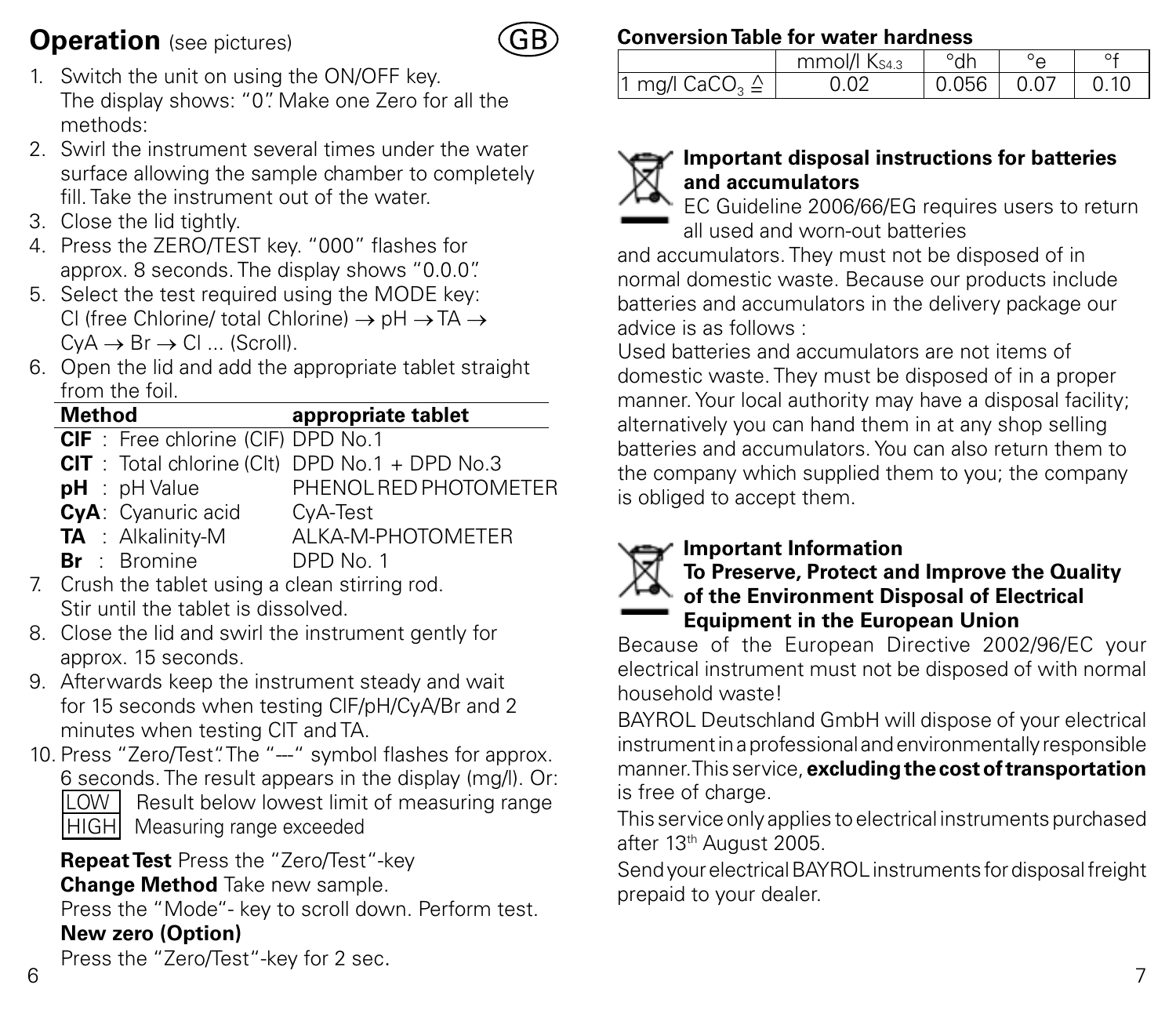Herzlichen Glückwunsch zum Erwerb des Electronic Pooltester. Der Tester ist ein batteriebetriebenes Messgerät, das bestimmte Wasserinhaltsstoffe zusammen mit den beiliegenden Reagenztabletten bestimmt. Der Tester und die Tabletten sind ausschließlich für die in der Tabelle genannten Bestimmungen im nicht-gewerblichen Bereich bestimmt und darf nicht zu anderen Zwecken verwendet werden. Lesen Sie bitte diese Anleitung und die besonderen Hinweise aufmerksam vor der ersten Benutzung durch.

### **Besondere Hinweise**

Reagenztabletten sind ausschließlich für die chemische Wasseruntersuchung bestimmt und dürfen nicht für andere Zwecke verwendet werden.

Vorsicht

Mögliche Risiken beim Verschlucken der Reagenztabletten. **Nicht Verschlucken**

#### **Reagenztabletten dürfen nicht in die Hände von Kindern gelangen.**

Im Fall von Verschlucken erhalten Sie Informationen durch den Giftnotruf Berlin, Germany,

Tel.: +49 30 30686 790 oder in den Sicherheitsdatenblättern mit Hinweisen zu Gefährdung und Erste Hilfe Maßnahmen unter www.lovibond.com/support MSDS Download unter Angabe des Produktnamens der Reagenztabletten.

### **Bevor Sie starten**

Einlegen und Wechsel der Batterien:

Batterietyp 2 x AAA, LR 03, 1,5 V.

Nur bei trockenem Gerät durchführen: Öffnen Sie das Batteriefachan der Geräteunterseite. Achten Sie auf die richtige Polung der Batterien. Achten Sie auf einen festen Sitz des Batteriefachdeckels beim Verschließen.

### **Achtung: Keine wiederaufladbaren Batterien verwenden!**



Wechseln Sie die Batterien wenn im Display dieses Zeichen erscheint.

| <b>Ideale Werte</b> |                                                                                                                                             |
|---------------------|---------------------------------------------------------------------------------------------------------------------------------------------|
| CyA                 | $< 100$ mg/l                                                                                                                                |
| CIF                 | zwischen 0,5 und 2 mg/l                                                                                                                     |
| lcı                 | gebunden < 0,5 mg/l<br>(Cl gebunden = CIT-CIF = (DPD1+DPD3)-DPD1                                                                            |
| Br                  | zwischen 1 und 3 mg/l                                                                                                                       |
| TA                  | $>80$ ma/                                                                                                                                   |
| pH                  | zwischen 7,0 und 7,4 (bei Wasserbehandlung mit Chlor oder<br>Aktivsauerstoff) und zwischen 7.0 und 7.6 (bei Wasserbe-<br>handlung mit Brom) |

### **Fehlermeldungen**

| Nr. | Bedeutung und mögliche Ursachen                  |
|-----|--------------------------------------------------|
| 01  | Zuwenig Licht bei ZERO. Mögl. Ursache: Proben-   |
|     | kammer verschmutzt oder Lichtweg blockiert;      |
|     | Probe stark gefärbt?                             |
| 03  | Division durch 0. Mögl. Ursache: Probenkammer    |
|     | verschmutzt oder Lichtweg blockiert; Probe stark |
|     | aefärbt?                                         |
| 20  | Zuviel Licht am Detektor. Mögl. Ursache:         |
|     | Kappe nicht aufgesetzt; Messung in hellem        |
|     | Sonnenlicht                                      |
| 21  | Zuviel Licht am Detektor. Mögl. Ursache:         |
|     | Kappe nicht aufgesetzt; Messung in hellem        |
|     | Sonnenlicht                                      |
| 22  | LowBat beim Messen aufgetreten.                  |
|     | Batterie wechseln, Kontakte reinigen             |

### **• Wartung**

- 1. Gerät sauber halten.
- 2. Keine Lösungsmittel, agressiven Scheuermittel oder Bürste zur Reinigung verwenden. Probenkammer nur mit weichem Tuch auswischen.
- 3. Lassen Sie das Gerät nach Gebrauch trocknen und bewahren Sie es angemessen auf.
- 4. Batterie bei längerem Nichtgebrauch aus dem Gerät nehmen.
- **• Vermeidung von Fehlern bei Messungen**
- 1. Für die Analysen sind nur Reagenztabletten mit schwarzer Beschriftung zu verwenden.
- 2. Die Reagenztabletten müssen direkt aus der Folie in die Wasserprobe gegeben werden, ohne sie mit den Fingern zu berühren.
- 3. Nullabgleich und Test müssen mit vollständig geschlossenem Deckel erfolgen.
- 4. Probenkammer, Deckel und Rührstab nach jedem Test gründlich spülen.

### **Garantie**

Ab Verkaufsdatum beläuft sich die Gewährleistung für den Electronic Pooltester auf einen Zeitraum von 2 Jahren.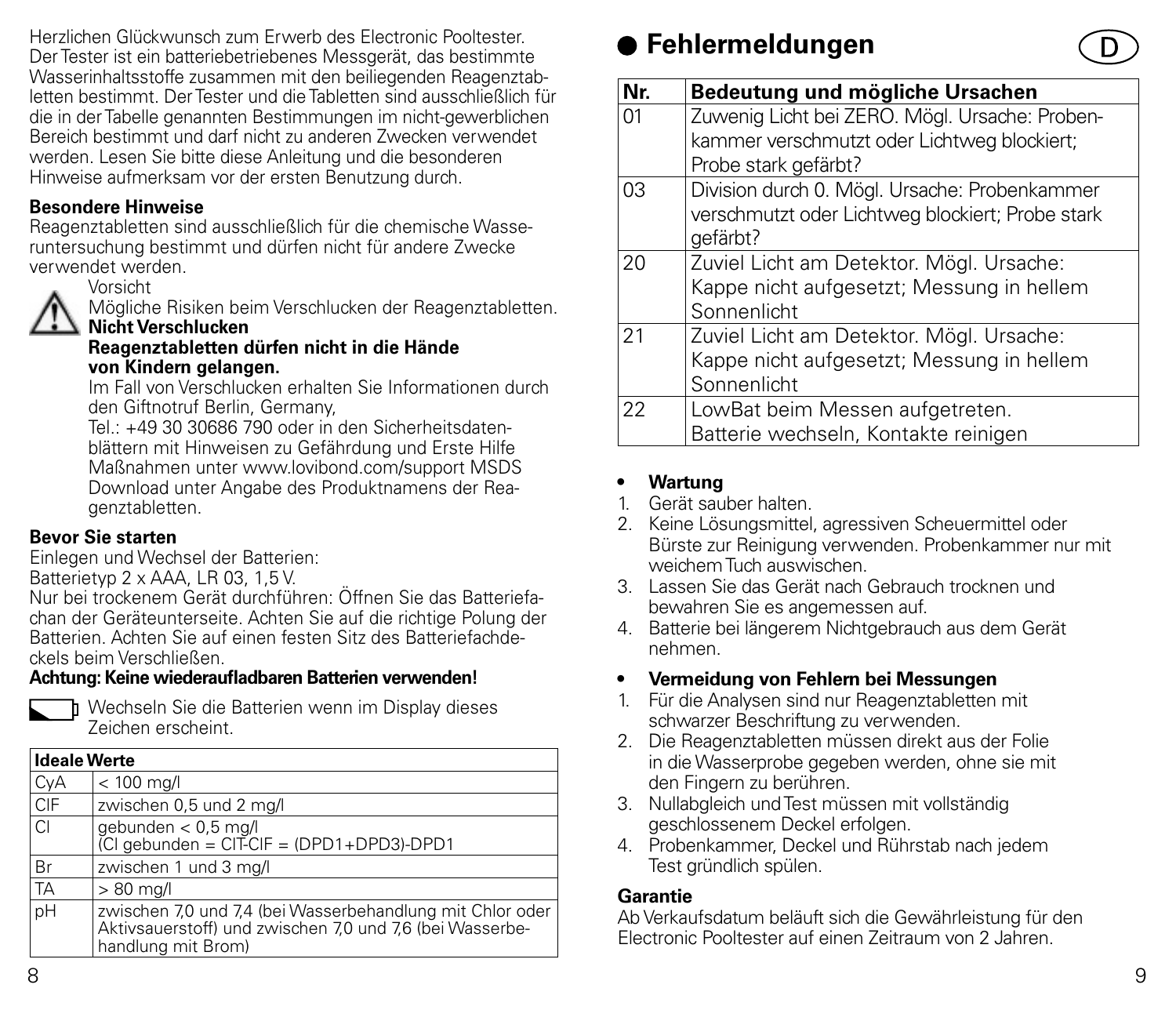### **Inbetriebnahme** (siehe Bilder)



- 1. Gerät mit der Taste ON/OFF einschalten. In der Anzeige erscheint: "0". Nullabgleich für alle Methoden machen:
- 2. Die Probenkammer unterhalb der Wasseroberfläche durch Eintauchen des Gerätes vollständig füllen. Dabei das Gerät leicht hin- und herschwenken. Das Gerät aus dem Wasser nehmen.
- 3. Die Probenkammer mit dem Deckel verschließen.
- 4. Die Taste ZERO/TEST drücken. "000" blinkt ca. 8 Sekunden. Danach erscheint in der Anzeige "0.0.0".
- 5. Analyse mit der Taste MODE wählen: Cl (freies Chlor/  $G$ esamtchlor)  $\rightarrow$  pH  $\rightarrow$  TA  $\rightarrow$  CyA  $\rightarrow$  Br  $\rightarrow$  Cl ... (Scroll).
- 6. Den Deckel abnehmen und die entsprechende Tablette zugeben.

| <b>Methode</b> |                                 | entsprechende Tablette |
|----------------|---------------------------------|------------------------|
|                | <b>CIF</b> : Freies Chlor (CIF) | DPD No.1               |
|                | <b>CIT</b> : Gesamtchlor (Clt)  | DPD $No.1 + DPD No.3$  |
|                | pH : pH-Wert                    | PHENOL RED PHOTOMETER  |
|                | CyA: Cyanursäure                | CyA-Test               |
|                | TA : Alkalinität-M              | AI KA-M-PHOTOMETER     |
|                | <b>Br</b> : Bromine             | DPD No.1               |

- 7. Tablette mit dem Rührstab zerdrücken und durch Umrühren vollständig auflösen.
- 8. Die Probenkammer mit dem Deckel wieder verschließen. Das Gerät für ca. 15 Sekunden hin- und herschwenken, nicht schütteln.
- 9. Danach das Gerät ruhig halten und bis zum Test von ClF/pH/CyA/Br: 15 sec bzw. bis zu Test von ClT/TA: 2 min warten.
- 10. "Zero/Test" drücken. Symbol "--" blinkt ca. 6 Sekunden. In der Anzeige erscheint das Ergebnis (mg/l). Oder:
	- LOW Messbereich unterschritten
	- HIGH Messbereich überschritten

**Test wiederholen** Drücken der Taste "Zero/Test"

**Andere Methode** Neue Wasserprobe nehmen.

Drücken der Mode Taste und scrollen. Test durchführen.

### **Neuer Nullabgleich (Option)**

Drücken der Taste "Zero/Test" für 2 sec

### **Umrechnungstabelle für Wasserhärte**

|                           | mmol/l Ks43 | °dh          |      |
|---------------------------|-------------|--------------|------|
| 1 mg/l $CaCO3 \triangleq$ | 0.02        | $0.056$ 0.07 | 0.10 |

### **Wichtiger Entsorgungshinweis zu Batterien/ Akkus**

Jeder Verbraucher ist aufgrund der Batterieverordnung (Richtlinie 2006/66/EG) gesetzlich zur Rückgabe aller ge- und verbrauchten Batterien bzw. Akkus verpflichtet. Die Entsorgung über den Hausmüll ist verboten. Da auch bei Produkten aus unserem Sortiment Batterien und Akkus im Lieferumgang enthalten sind, weisen wir Sie auf folgendes hin:

Verbrauchte Batterien und Akkus gehören nicht in den Hausmüll, sondern können unentgeltlich bei den öffentlichen Sammelstellen Ihrer Gemeinde und überall dort abgegeben werden, wo Batterien und Akkus der betreffenden Art verkauft werden. Weiterhin besteht für den Endverbraucher die Möglichkeit, Batterien und Akkus an den Händler, bei dem sie erworben wurden, zurückzugeben (gesetzliche Rücknahmepflicht).



### **Wichtige Information – Um die Qualität unserer Umwelt zu erhalten, beschützen und zu verbessern Entsorgung von elektronischen Geräten in der Europäischen Union**

Aufgrund der Europäischen Verordnung 2002/96/EC darf Ihr elektronisches Gerät nicht mit dem normalen Hausmüll entsorgt werden!

BAYROL Deutschland GmbH entsorgt ihr elektrisches Gerät auf eine professionelle und für die Umwelt verantwortungsvolle Weise. Dieser Service ist, **die Transportkosten nicht inbegriffen**, kostenlos.

Dieser Service gilt ausschließlich für elektrische Geräte die nach dem 13.08.2005 erworben wurden. Senden Sie Ihre zu entsorgenden BAYROL Geräte frei Haus an Ihren Händler.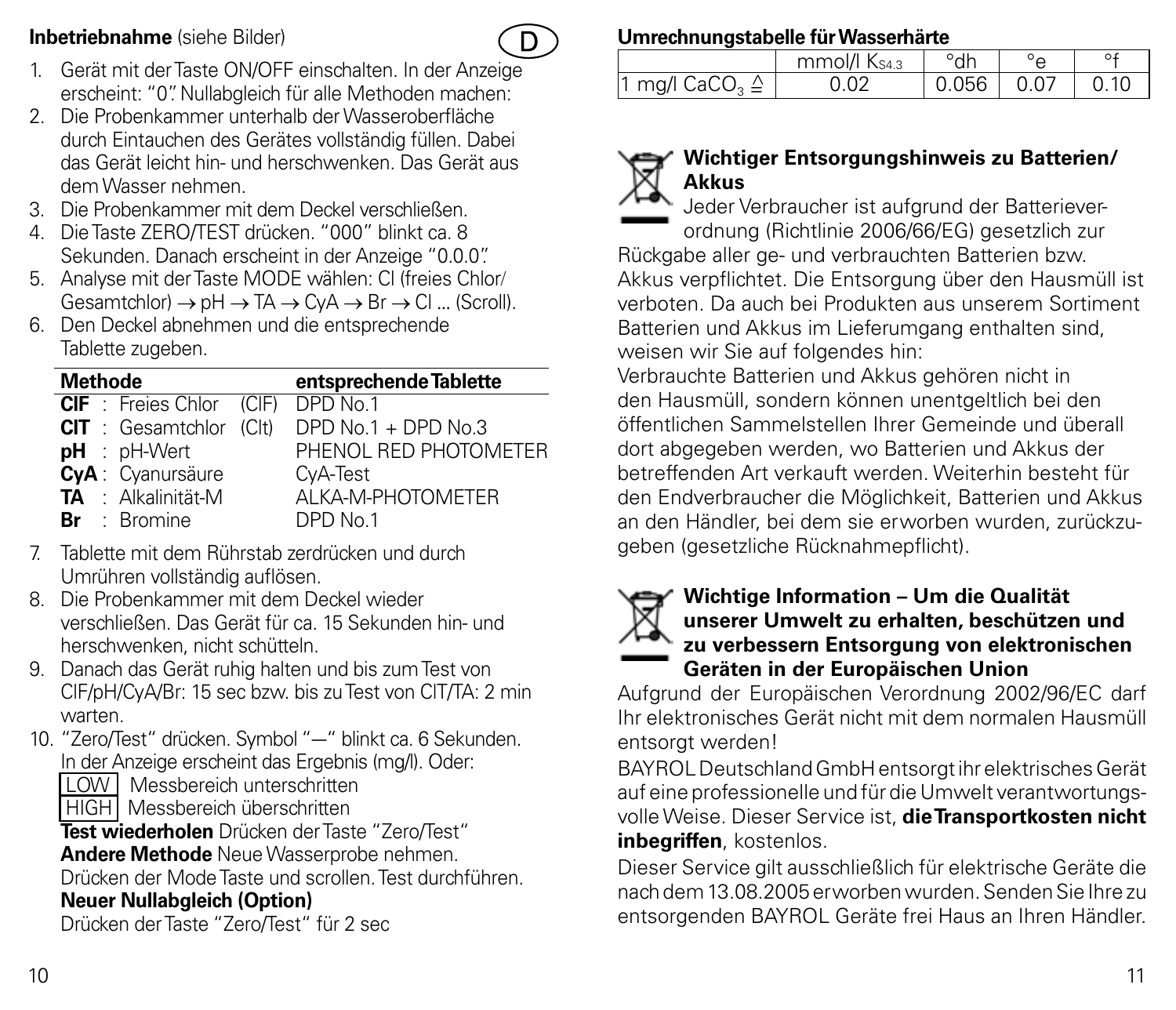Nous vous félicitons d'avoir opté pour l'Electronic Pooltester, le testeur pour piscine électronique. Le testeur est un appareil de mesure fonctionnant sur piles permettant de définir les substances contenues dans l'eau à l'aide des tablettes de réactif fournies. Le testeur et les tablettes sont exclusivement conçus pour les applications non commerciales mentionnées dans le tableau et ne peuvent pas être utilisés à d'autres fins. Avant la première utilisation, lisez attentivement les présentes instructions ainsi que les consignes particulières.

#### **Notes importantes**

Les pastilles de réactif sont exclusivement destinées à l'étude chimique de l'eau et ne peuvent pas être utilisées à d'autres fins.



L'ingestion de pastilles de réactif peut engendrer des risques.

### **Ne pas ingérer**

#### **Tenir les tablettes de réactif en dehors de la portée des enfants.**

En cas d'ingestion, contactez le centre anti-poison de Ber lin, Allemagne, au numéro de téléphone : +49 30 30686 790 ou consultez les fiches de données de sécurité afin de vous informer des risques et des mesures de premiers se cours. Les fiches de données de sécurité (MSDS) peuvent être téléchargées à l'adresse www.lovibond.com/support. Saisissez simplement la dénomination produit des tablettes de réactif pour trouver la fiche correspondante.

#### **Avant de commencer**

Insertion ou changement des piles :

2 piles de type AAA, LR 03, 1,5 V.

Opération à réaliser uniquement sur un appareil sec : ouvrez le compartiment pour piles qui se trouve en-dessous de l'appareil. Veillez à respecter la polarité des piles. Assurez-vous de bien refixer le couvercle du compartiment pour piles lorsque vous le refermez.

### **Attention: Ne pas utiliser de piles rechargeables!**



Remplacez les piles lorsque le symbole illustré s'affiche à l'écran.

|                | Valeurs idéales des paramètres                                       |
|----------------|----------------------------------------------------------------------|
| CyA<br>CIF     | $< 100$ mg/l                                                         |
|                | entre 0,5 et 2 mg/l                                                  |
| lcı            | combiné < 0,6 mg/l<br> Cl combiné = CIT-CIF = (DPD1+DPD3)-DPD1       |
| Br             | entre 1 et 3 mg/l                                                    |
| TA             | $> 80$ mg/l                                                          |
| $\overline{p}$ | entre 7,0 et 7,4 (Chlore, Oxygène Actif)<br>entre 7,0 et 7,6 (Brome) |

### **Les messages d'erreur**

| No | <b>Signification et causes possibles</b>               |
|----|--------------------------------------------------------|
| 01 | Trop peu de lumière à ZÉRO. Cause possible: Puits sale |
|    | ou parcours de lumière bloqué ; échantillon fortement  |
|    | coloré?                                                |
| 03 | Division par 0. Cause possible: Puits sale ou          |
|    | parcours de lumière bloqué ; échantillon fortement     |
|    | coloré ?                                               |
| 20 | Trop de lumière au détecteur. Cause possible :         |
|    | Capuchon pas posé ; mesure sous une lumière            |
|    | solaire vive                                           |
| 21 | Trop de lumière au détecteur. Cause possible:          |
|    | Capuchon pas posé ; mesure sous une lumière            |
|    | solaire vive                                           |
| 22 | LowBat survenu durant la mesure. Remplacer la          |
|    | pile, nettoyer les contacts.                           |

#### **• Maintenance**

- 1. Maintenir l'appareil en état de propreté.
- 2. Pour le nettoyage, n'utiliser ni solvants, ni agents à récurer agressifs, ni brosses. Essuyer le compartiment de mesure en utilisant seulement un torchon doux.
- 3. Laisser sécher l'appareil après l'utilisation et le stocker dans des conditions convenables.
- 4. Sortir les piles de l'appareil si ce dernier n'est pas utilisé pendant une durée prolongée.

### **• Éviter les erreurs lors des mesures**

- 1. Pour les analyses, utiliser exclusivement des pastilles de réactif portant une inscription noire.
- 2. Les pastilles de réactif doivent être transférées directement du film de conditionnement dans l'échantillon d'eau, sans les toucher avec les doigts.
- 3. La compensation à zéro et le test doivent être effectués lorsque le couvercle est complètement fermé.
- 4. Rincer abondamment la chambre à échantillon, le couvercle et le bâtonnet à mélanger après chaque test.

### **Garantie**

La durée de garantie s'étend sur une période de 2 ans à compter de la date d'achat pour l'Electronic Pooltester.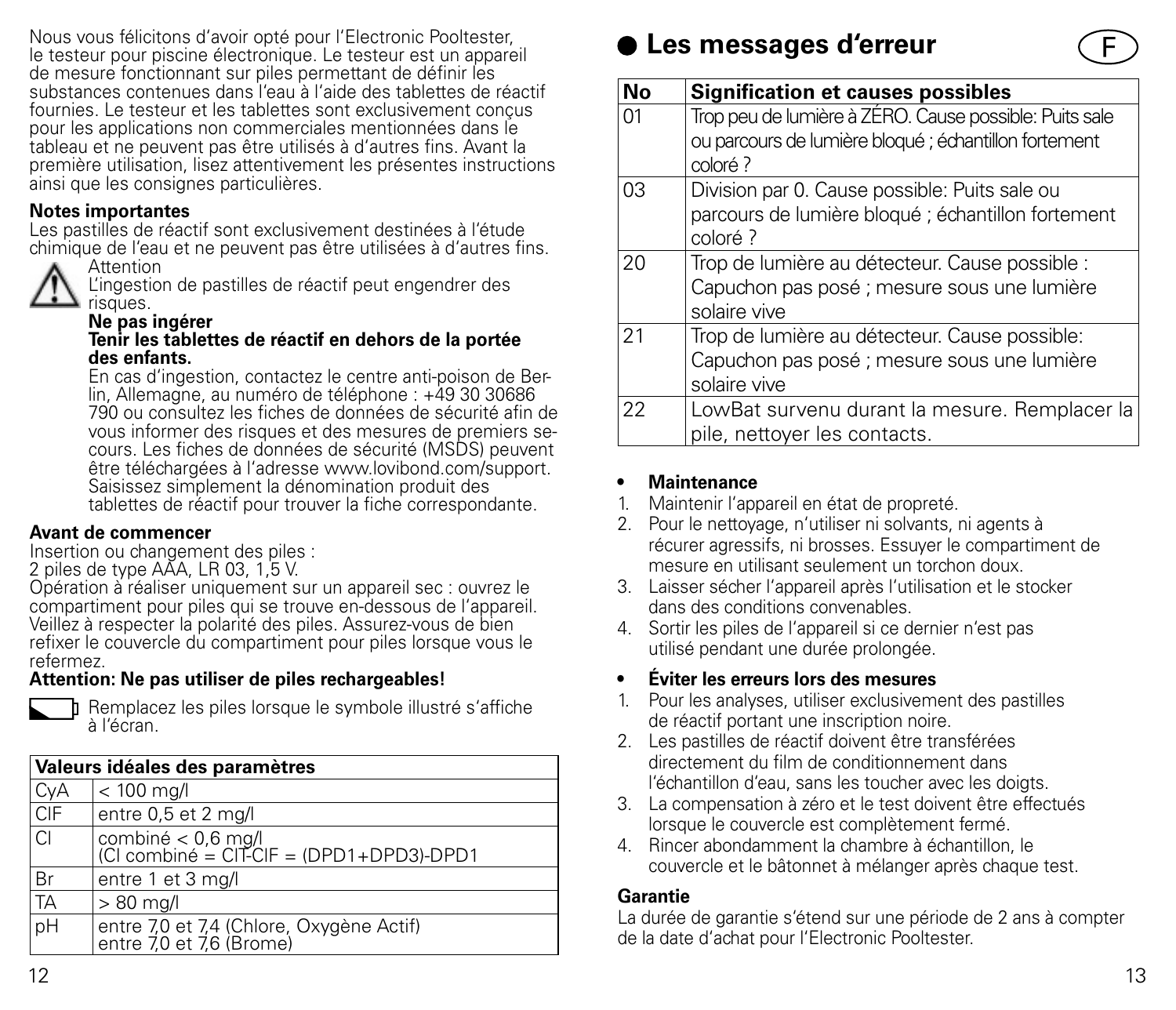### **Instruction pour l'utilisateur** (voir les photos)



- 1. Mettre en marche l'appareil en actionnant la touche ON/ OFF. Le message suivant apparaît à l'afficheur: "0". Effectuer la compensation à zéro pour toutes les méthodes:
- 2. Remplir totalement la chambre à échantillon en immergeant l'appareil sous la surface de l'eau. Ce faisant, agiter l'appareil en un léger mouvement de va-et-vient. Sortir
- l'appareil de l'eau.
- 3. Fermer la chambre à échantillon en utilisant le couvercle.
- 4. Appuyer sur la TOUCHE ZÉRO/TEST...000" clignote pendant 8 secondes env. Ensuite, l'afficheur indique ..0.0.0".
- 5. Sélectionner l'analyse avec la touche MODE : Cl (chlore  $line/$ chlore total) $\rightarrow$  pH  $\rightarrow$  TA  $\rightarrow$  CvA  $\rightarrow$  BR  $\rightarrow$  Cl ... (Scroll).
- 6. Enlever le couvercle et ajouter la pastille correspondante.

| Méthode |                              |       | Pastille à utiliser   |
|---------|------------------------------|-------|-----------------------|
|         | <b>CIF</b> : Chlore libre    | (CIF) | DPD No.1              |
|         | $CIT$ : Chlore total $(CIt)$ |       | DPD No.1 + DPD No.3   |
|         | $pH$ : Valeur de $pH$        |       | PHENOL RED PHOTOMETER |
|         | CyA: Acide cyanurique        |       | CyA-Test              |
|         | TA : Alkalinité-M            |       | ALKA-M-PHOTOMETER     |
|         | $Br \tBrm$                   |       | DPD No.1              |

- Écraser la pastille à l'aide d'un bâtonnet à mélanger et la dissoudre totalement.
- 8. Refermer la chambre à échantillon en utilisant le couvercle. Bouger l'appareil en un mouvement vae-vient pendant 15 secondes environ, ne pas l'agiter.
- 9. Ensuite, tenir l'appareil tranquillement attendre jusqu'au test de ClF/pH/CyA/Br: 15 sec ou, jusqu'au test de CLT/TA: 2 minutes.
- 10. Appuyer sur la touche ..Zéro/Test". Le symbole en traits "-" clignote pendant 6 secondes env. Le résultat s'affiche à l'écran d'affichage (mg/l). Ou:

LOW valeur en-decà de la plage de mesure HIGH valeur au-dessus de la plage de mesure Répéter le test Appuyer sur la touche "Zéro/Test".  **Autre méthode** Prenez nouvel échantillon. Appuyer sur le touche Mode et faire défiler. Effectuer un test.  **Nouvelle compensation à zéro (option)**

 $\frac{1}{1}$  mg/l CaCO<sub>2</sub>  $\triangle$ 



### **Information importante pour l'élimination des piles et des accumulateurs**

 $\frac{m \text{mol}}{0.02}$   $\frac{m \text{mol}}{0.056}$   $\frac{m \text{mol}}{0.07}$   $\frac{m \text{mol}}{0.10}$ 

**Tableau de conversion Alkalinité-M pour la dureté de l'eau**

En vertu de la Directive européenne 2006/66/CE relative aux piles et accumulateurs, chaque utilisateur est tenu de restituer toutes les piles et tous les accumulateurs utilisés et épuisés. L'élimination avec les déchets ménagers est interdite. Etant donné que l'étendue de livraison des produits de notre gamme contient également des piles et des accumulateurs, nous vous signalons ce qui suit: les piles et les accumulateurs utilisés ne sont pas des ordures ménagères, ils peuvent être remis sans frais aux points de collecte publics de votre municipalité et partout où sont vendus des piles et accumulateurs du type concerné. Par ailleurs, l'utilisateur final a la possibilité de remettre les piles et les accumulateurs au commerçant auprès duquel ils ont été achetés (obligation de reprise légale).



### **Notice importante**

### **Conserver, protéger et optimiser la qualité de l'environnement. Élimination du matériel électrique dans l'Union Européenne**

Conformément à la directive européenne nº 2002/96/EC, vous ne devez plus jeter vos instruments électriques dans les ordures ménagères ordinaires!

La société BAYROL France SAS se charge d'éliminer vos instruments électriques de façon professionnelle et dans le respect de l'environnement. Ce service, **qui ne comprend** 

### **pas les frais de transport**, est gratuit.

Ce service n'est valable que pour des instruments électriques achetés après le 13 août 2005.

Nous vous prions d'envoyer vos instruments électriques BAYROL usés à vos frais à votre revendeur.

14 15 Appuyer sur la touche "Zéro/Test" pendant 2 sec.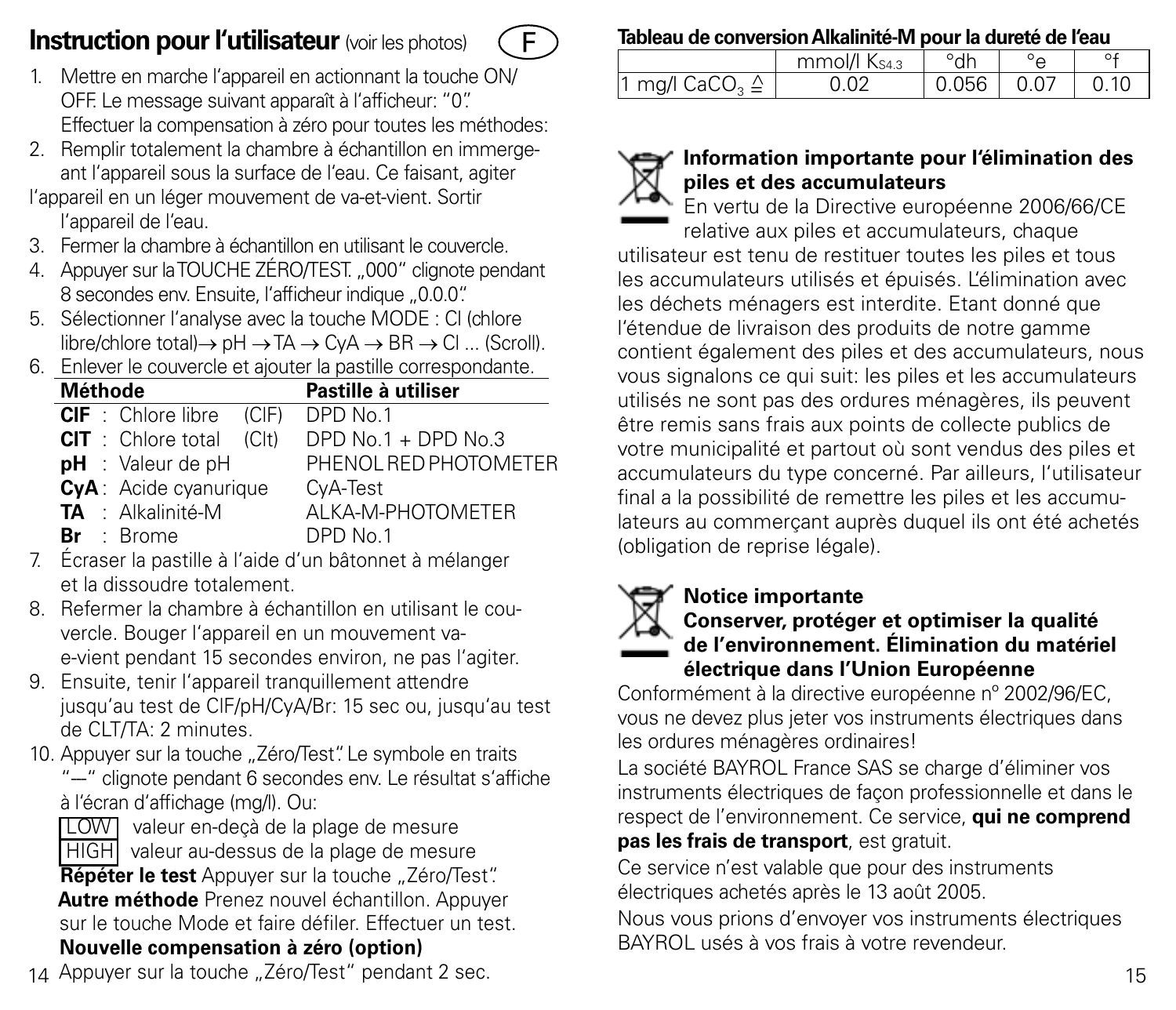Congraturazioni per aver acquistato Electronic Pooltester, il pooltester elettronico. Il tester è un misuratore alimentato a batterie, che misura i costituenti dell'acqua grazie alle pastiglie reagenti incluse. Il tester e le pastiglie sono concepiti esclusivamente per gli usi specificati nella tabella in attività non commerciali e non devono essere utilizzati per altri scopi. Prima di utilizzare il tester per la prima volta, leggere con attenzione queste istruzioni e le avvertenze particolari.

### **Note importanti**

Le pastiglie reagenti sono concepite esclusivamente per l'analisi chimica dell'acqua e non devono essere utilizzate per altri scopi.



**Attenzione** 

Le pastiglie reagenti, se ingerite, comportano dei rischi. **Non ingerire**

#### **Le pastiglie reagenti vanno tenute lontano dalla portata dei bambini.**

In caso di ingestione, chiamare il centro antiveleni di Berlino (Germania) (tel.: +49 30 30686 790) o leggere le schede di sicurezza MSDS che riportano le indicazioni di pericolo e le misure di pronto soccorso. Queste schede possono essere scaricate all'indirizzo www.lovibond. com/support MSDS Download, immettendo il nome delle pastiglie reagenti.

### **Prima di attivarlo**

Inserimento e sostituzione delle batterie:

Tipo batteria 2 x AAA, LR 03, 1,5 V.

Eseguire solo con l'apparecchio asciutto: Aprire il vano batterie dal lato inferiore dell'apparecchio. Prestare attenzione alla corretta polarità delle batterie. Nel chiudere assicurarsi che il coperchio del vano batterie sia posizionato in modo fisso in sede. **Attenzione: Non utilizzare batterie ricaricabili!**



**I** Sostituire le batterie quando nel display appare questo simbolo.

|                | Valori ideali                                                                                                                                    |  |  |  |
|----------------|--------------------------------------------------------------------------------------------------------------------------------------------------|--|--|--|
| CyA            | $< 100$ mg/l                                                                                                                                     |  |  |  |
| <b>CIF</b>     | tra 0,5 e 2 mg/l                                                                                                                                 |  |  |  |
| $\overline{C}$ | legato < 0,5 mg/l<br>(Cl legato = ClT-ClF = (DPD1+DPD3)-DPD1                                                                                     |  |  |  |
| Br             | tra 1 e 3 mg/l                                                                                                                                   |  |  |  |
| TA             | $>80$ mg/l                                                                                                                                       |  |  |  |
| pH             | tra 7,0 e 7,4 (in caso di trattamento delle acque con cloro o ossigeno attivo) e tra 7,0 e 7,6 (in caso di<br>trattamento delle acque con bromo) |  |  |  |

### **Messaggi di errore**



### **• Manutenzione**

- 1. Mantenere pulito lo strumento.
- 2. Non utilizzare solventi, prodotti abrasivi aggressivi né spazzole. Sul pozzetto passare semplicemente un panno morbido.
- 3. Lasciar asciugare lo strumento dopo l'uso e conservarlo in modo idoneo.
- 4. Qualora lo strumento non venga utilizzato per un lungo periodo, rimuovere la batteria.
- **• Come evitare errori di misurazione**
- 1. Per le analisi, utilizzare esclusivamente pastiglie reagenti con scritta nera.
- 2. Le pastiglie reagenti devono essere introdotte nel campione di acqua direttamente dalla pellicola, senza toccarle con le dita.
- 3. La taratura a zero ed il test devono avvenire con il tappo completamente chiuso.
- 4. Risciacquare a fondo la camera di campionamento, il tappo e la bacchetta dopo ogni test.

### **Garanzia**

La garanzia dell'Electronic Pooltester ha una durata di 2 anni a partire dalla data di acquisto.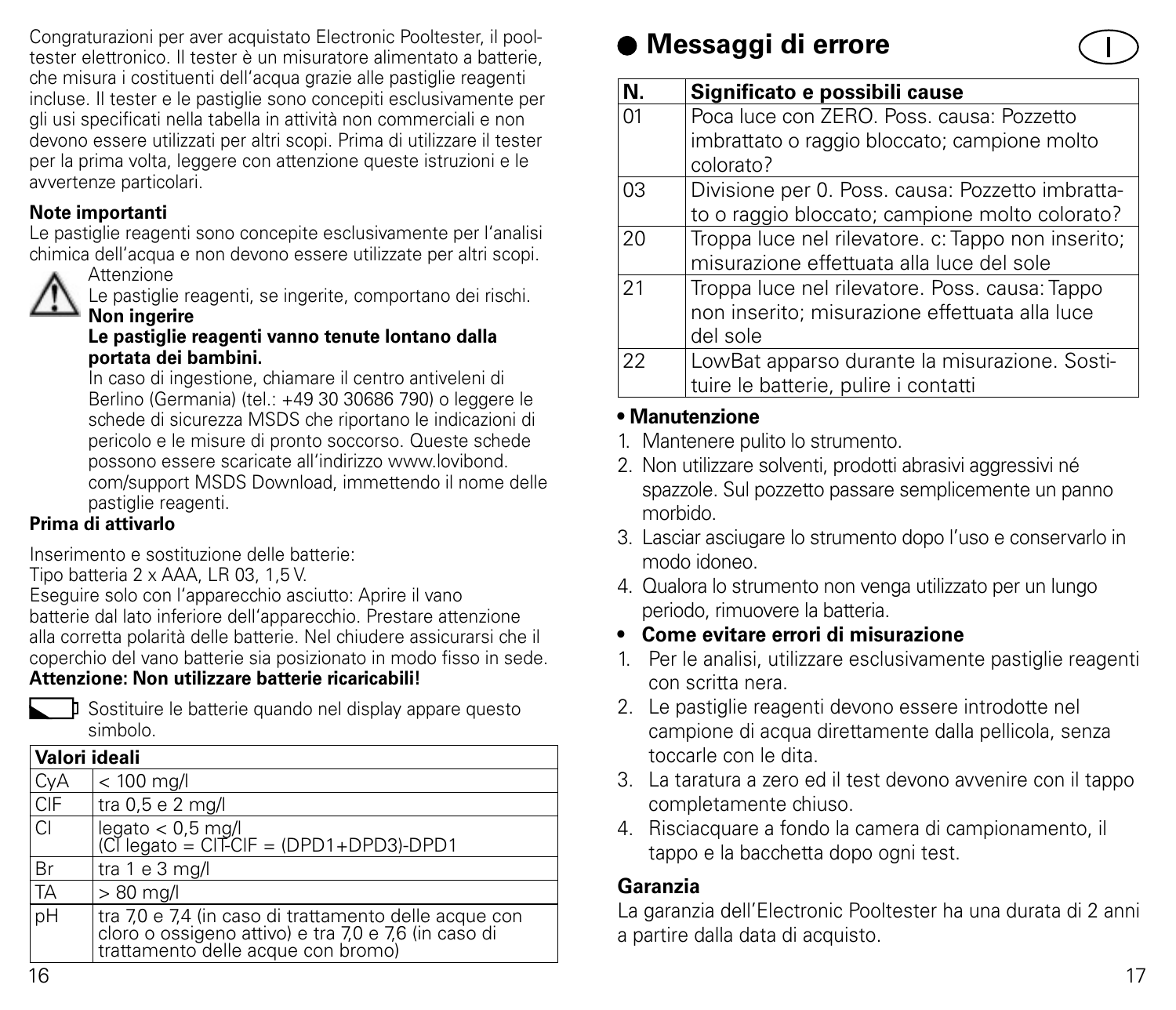### **Istruzioni per l'utente** (quarda le foto)



- 1. Accendere lo strumento con il tasto ON/OFF. Nel display appare: "0". Procedere con la taratura a zero per tutti i metodi:
- 2. Riempire la camera di campionamento al di sotto della superficie dell'acqua, immergendo completamente lo strumento. Far oscillare delicatamente lo strumento. Togliere lo strumento dall'acqua.
- 3. Chiudere la camera di campionamento con il tappo.
- 4. Premere il tasto ZERO/TEST. "000" lampeggia per ca. 8 secondi. Dopodiché sul display appare "0.0.0".
- 5. Selezionare il tipo di analisi con il tasto MODE: Cl (Cloro libero / Cloro totale) → pH → TA → CyA → BR  $\rightarrow$  Cl  $\ldots$  (Scroll).
- 6. Rimuovere il tappo ed introdurre la pastiglia corrispondente.

| <b>Metodo</b> |                           |       | Pastiglia da utilizzare |
|---------------|---------------------------|-------|-------------------------|
|               | <b>CIF</b> : Cloro libero |       | (CIF) DPD No.1          |
|               | <b>CIT</b> : Cloro totale | (C t) | DPD $No.1 + DPD No.3$   |
|               | <b>pH</b> : Valore pH     |       | PHENOL RED PHOTOMETER   |
|               | CyA : Acido cianurico     |       | CvA-Test                |
|               | TA : Alcalinità-M         |       | AI KA-M-PHOTOMETER      |
|               | $Br \tBrom$               |       | DPD No.1                |

- 7. Pressare la pastiglia con la bacchetta e far sciogliere mescolando.
- 8. Richiudere la camera di campionamento con il tappo. Far oscillare l'apparecchio per ca. 15 secondi, senza agitare.
- 9. Quindi far riposare lo strumento e attendere fino al test di ClF/pH/CyA/Br: 15 sec e ClT/TA: 2 min.
- 10. Premere il tasto "Zero/Test". Il simbolo del trattino
	- "--" lampeggia per ca. 6 secondi. Sul display appare il risultato (mg/l). O:

LOW Intervallo di misurazione troppo ridotto

HIGH Intervallo di misurazione superato

**Ripetere il test** Premere il tasto "Zero/Test"

**Altro metodo** Prendere nuovo campione. Premere il tasto Mode e scorrere. Eseguire il test.

### **Nuova taratura a zero (opzione)**

Tenere premuto il tasto "Zero/Test" per 2 sec.

### **Tabella equivalenze Alcanità-M per la durezza dell'acqua**

|                                       | mmol/l Ks43 | °dh          |      |
|---------------------------------------|-------------|--------------|------|
| 1 mg/l $\mathsf{CaCO}_{3} \triangleq$ | 0.02        | $0.056$ 0.07 | 0.10 |

### **Indicazioni importanti sullo smaltimento di pile e accumulatori**

In base alla normativa concernente le batterie (Direttiva 2006/66/CE) ogni consumatore è tenuto per legge alla restituzione di tutte le batterie o accumulatori usati ed esauriti.

È vietato lo smaltimento con i rifiuti domestici. Dato che anche alcuni prodotti del nostro assortimento sono provvisti di pile e accumulatori, vi diamo di seguito delle indicazioni: Pile e accumulatori esauriti non vanno smaltiti insieme ai rifiuti domestici, ma depositati gratuitamente nei punti di raccolta del proprio comune o nei punti vendita di pile e accumulatori dello stesso tipo. Inoltre il consumatore finale può portare batterie e accumulatori al rivenditore presso il quale li ha acquistati (obbligo di raccolta previsto per legge).

### **Informazioni importanti**



### **Conservare, proteggere e migliorare la qualità dell'ambiente. Smaltimento di apparecchiature elettriche nell'Unione Europea**

In base alla Direttiva europea 2002/96/EC, gli apparecchi elettrici non devono essere smaltiti insieme ai normali rifiuti domestici!

BAYROL Deutschland GmbH provvederà a smaltire i vostri apparecchi elettrici in maniera professionale e responsabile verso l'ambiente. Questo servizio, **escluso il trasporto**, è completamente gratuito.

Il servizio si applica agli apparecchi elettrici acquistati successivamente al 13 agosto 2005.

Siete pregati di inviare gli apparecchi elettrici BAYROL divenuti inutilizzabili a trasporto pagato al vostro rivenditore.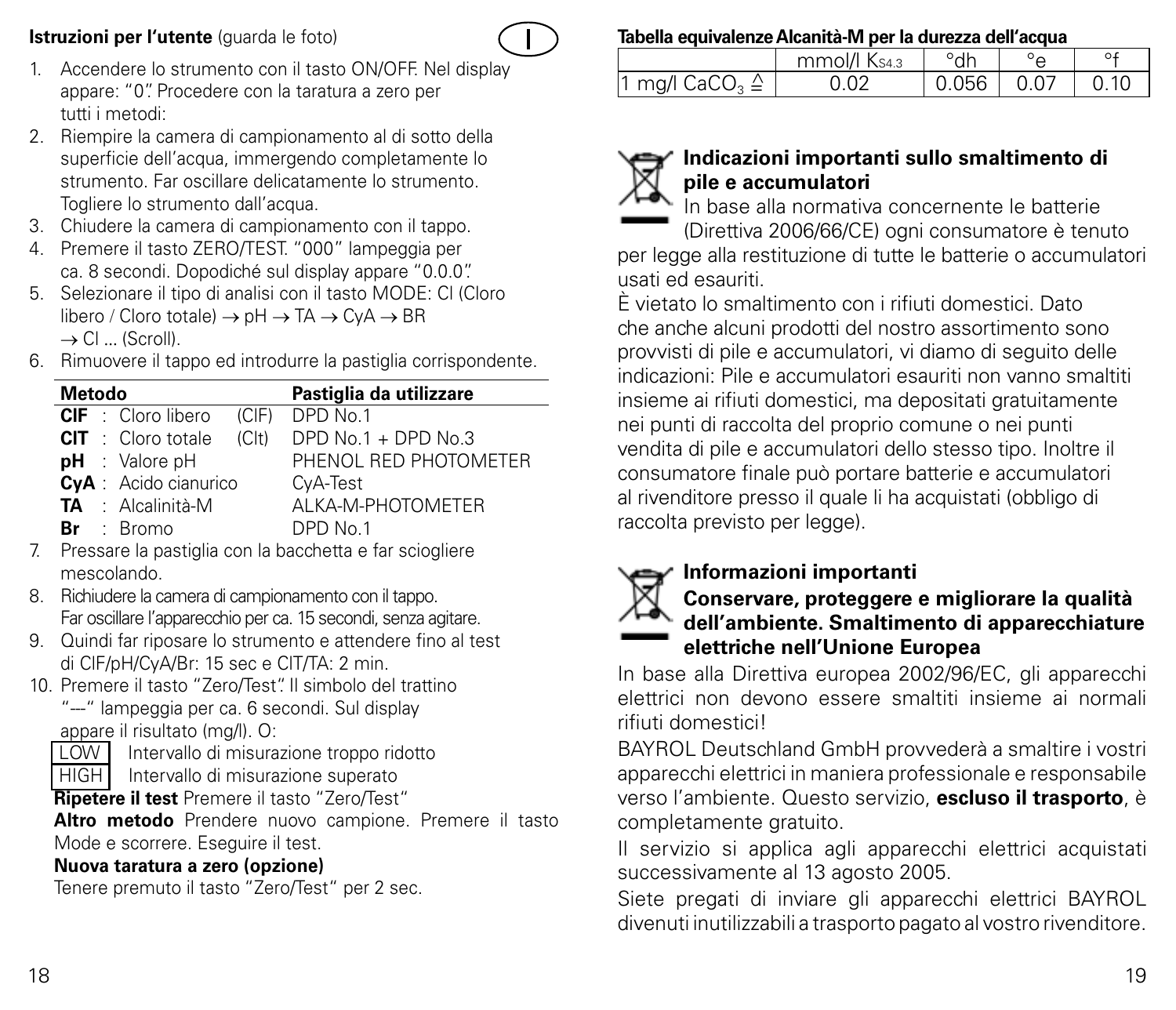Gracias por adquirir el Electronic Pooltester, el comprobador electrónico de piscinas. El comprobador es un medidor con batería que mide determinadas sustancias contenidas en el agua junto con las pastillas de reactivos incluidas. El comprobador y las pastillas están previstos exclusivamente para las especificaciones indicadas en la pastilla en el ámbito no comercial y no pueden utilizarse con fines distintos. Lea atentamente las instrucciones y las indicaciones especiales antes del primer uso.

### **Notas importantes**

Las pastillas de reactivos están previstas exclusivamente para el análisis químico del agua y no deben utilizarse con fines distintos.



Posibles riesgos en caso de ingestión de las pastillas de reactivos.

### **No ingerir**

#### **Las pastillas de reactivos no deben caer en las manos de los niños.**

En caso de ingestión, llame al teléfono del Servicio de información toxicológica de Berlín, Alemania, Tfno.: +49 30 30686 790 o bien, consulte las hojas de datos de seguridad para obtener información sobre los riesgos y medidas de primeros auxilios en la página www.lovibond.com/ support. Puede descargar la Hoja de Datos de Seguridad de Materiales (MSDS) indicando el nombre de producto de las pastillas de reactivos.

### **Antes de comenzar**

Inserte y cambie las pilas:

tipo de pila 2 x AAA, LR 03, 1,5 V.

Realizar solo con el aparato seco: Abra el compartimento de las pilas en la parte inferior del aparato.

Observe la correcta polaridad de las pilas.

Procure que la tapa del compartimento de las pilas quede bien colocada al cerrarla.

### **Atención: No utilice pilas recargables!**

**T**i Si aparece este símbolo en la pantalla, debe sustituir las pilas.

|           | Valores ideales de los parámetros                                  |  |  |  |
|-----------|--------------------------------------------------------------------|--|--|--|
| CyA       | $< 100$ mg/l                                                       |  |  |  |
| CIF       | entre $0.5$ y $2$ mg/l                                             |  |  |  |
| ICI.      | combinado < 0,5 mg/l<br>(Cl combinado = CIT-CIF = (DPD1+DPD3)-DPD1 |  |  |  |
| <b>Br</b> | entre 1 y 3 mg/l                                                   |  |  |  |
| TA        | > 80 mg/l o 10°F                                                   |  |  |  |
| pH        | entre 7,0 y 7,4 (Cloro, Oxigeno activo)<br>entre 7,0 y 7,6 (Bromo) |  |  |  |

### **Mensajes de error**

| N°         | Significado y posibles causas                      |
|------------|----------------------------------------------------|
| $\Omega$ 1 | Muy poca luz estando en CERO. Posible causa: Caja  |
|            | sucia o camino óptico bloqueado; muestra demasiado |
|            | teñida?                                            |
| 03         | División por 0. Posible causa: Caja sucia o camino |
|            | óptico bloqueado; muestra demasiado teñida?        |
| 20         | Demasiada luz en el detector. Posible causa: No    |
|            | se ha colocado la tapa; medición a pleno sol       |
| 21         | Demasiada luz en el detector. Posible causa: No    |
|            | se ha colocado la tapa; medición a pleno sol       |
| 22         | Durante la medición aparece LowBat. Cambiar        |
|            | la batería, limpiar los contactos                  |

### **• Antenimiento**

- 1. Mantener limpio el instrumento.
- 2. Para la limpieza del instrumento no utilizar disolventes, ni abrasivos agresivos o cepillos. Limpie la cámara de medición solamente con un paño suave.
- 3. Después de la utilización deje secar el instrumento y guárdelo en un ambiente adecuado.
- 4. En caso de no utilizarlo por largo tiempo, retire la batería del instrumento.

### **• Prevención de errores al realizar mediciones**

- 1. Para los análisis se deberán utilizar solamente las tabletas reactivas con el rótulo negro.
- 2. Las tabletas reactivas deberán ser echadas en la muestra de agua directamente del folio, sin tocarlas con los dedos.
- 3. El equilibrio a cero y el ensayo se deberán realizar con la tapa completamente cerrada.
- 4. Enjuagar muy bien después de cada ensayo la cámara de muestras, la tapa y la varilla agitadora.

### **Garantía**

A partir de la fecha de venta la garantía para el Electronic Pooltester ascenderá a 2 años.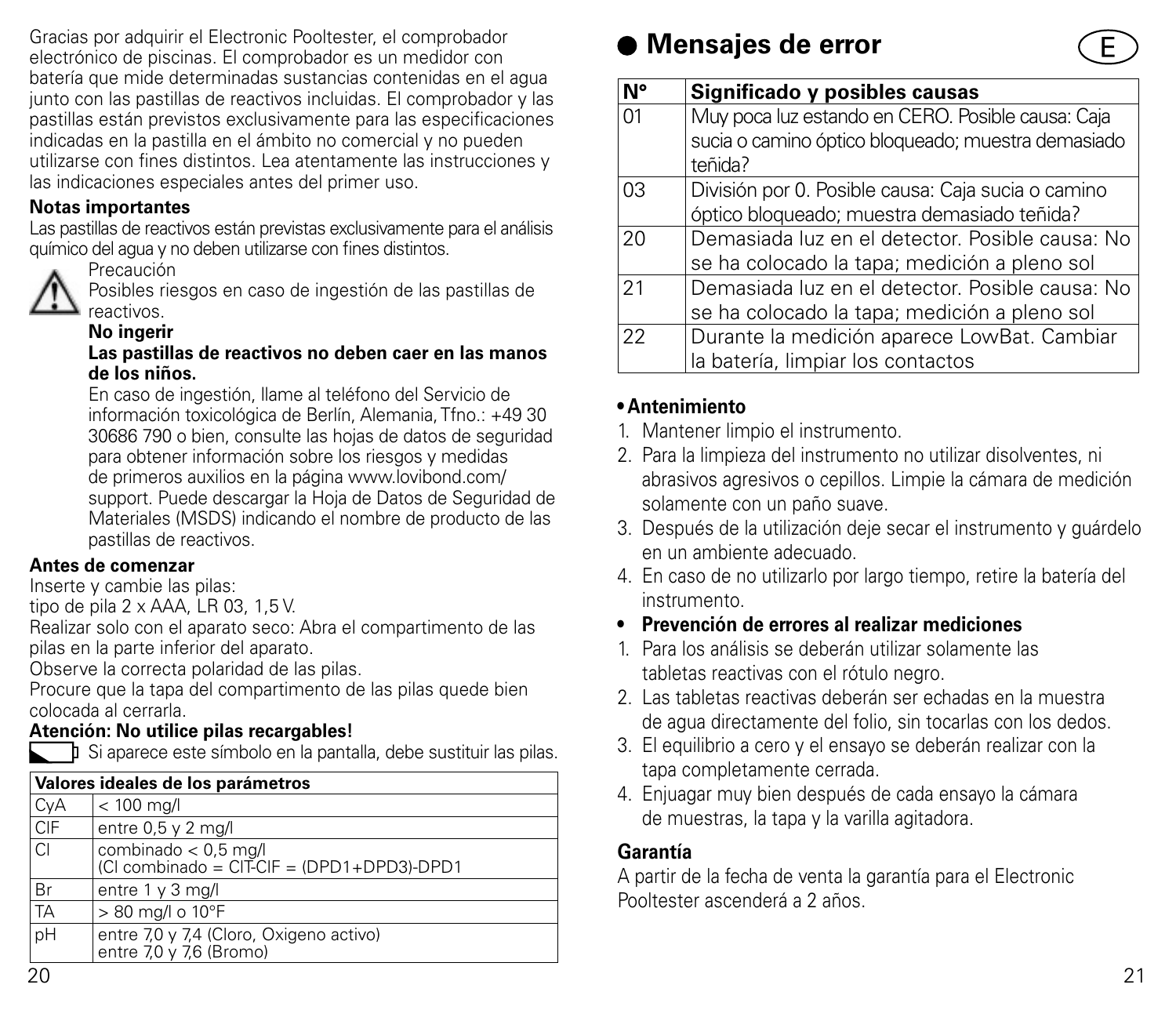### **Indicaciones para el usuario** (ver fotos)



- 1. Encender el dispositivo con la tecla ON/OFF. En la pantalla aparece: "0". realizar el ajuste a cero para todos los métodos:
- 2. Llenar completamente la cámara de muestras de bajo de la superficie del agua sumergiendo el instrumento. Al hacerlo, balancear ligeramente el dispositivo hacia adelante y hacia atrás. Retirar el dispositivo del agua.
- 3. Cerrar la cámara de muestras con la tapa.
- 4. Presionar la tecla ZERO/TEST. "000" parpadea aprox. 8 segundos. Luego aparece en la pantalla "0.0.0".
- 5. Elegir el análisis con la tecla MODE: Cl (cloro libre/cloro  $total) \rightarrow pH \rightarrow TA \rightarrow CvA \rightarrow Br \rightarrow Cl \dots$  (desplazando)...
- 6. Quitar la tapa y agregar la tableta adecuada.

| o. aana a apo , agroga la tablota aaooddaa. |  |                           |                                               |
|---------------------------------------------|--|---------------------------|-----------------------------------------------|
| Método                                      |  |                           | tableta a utilizar                            |
|                                             |  | <b>CIF</b> : Cloro libre  | (CIF) DPD No.1                                |
|                                             |  |                           | $CIT$ : Cloro total (Clt) DPD No.1 + DPD No.3 |
|                                             |  | $H :$ Valor pH            | PHENOL RED PHOTOMETER                         |
|                                             |  | CyA : Ácido cianúrico     | CyA-Test                                      |
|                                             |  | <b>TA</b> : Alcalinidad-M | AI KA-M-PHOTOMETER                            |
|                                             |  | <b>Br</b> : Bromo         | DPD No.1                                      |

- 7. Triturar la tableta con la varilla agitadora y disolverla completamente removiéndola.
- 8. Volver a cerrar la cámara de muestras con la tapa. Balancear el dispositivo hacia adelante y hacia atrás durante aprox. 15 segundos, sin agitar.
- 9. A continuación, mantener firme el dispositivo y hasta la prueba de ClF/pH/CyA/Br: esperar mínimo 15 seg. o hasta la prueba de ClT/TA: 2 min.
- 10. Presionar la tecla "Zero/Test". Un símbolo de barras"--" parpadeará aprox. 6 segundos. En la pantalla aparecerá el resultado (mg/l). O: LOW Rango de medición demasiado bajo HIGH Rango de medición sobrepasado **Repetir la prueba** Presione la tecla "Zero/Test" **Otro método** Tome nueva muestra. Presione la tecla Mode y desplace. Realice la prueba. **Nuevo ajuste a cero (Opción)**

Presione la tecla "Zero/Test" durante 2 seg.

### **Tabla de reducción Alcalinidad-M la dureza del agua**

|                                       | mmol/l Ks43 | °dh          | $\circ$ |      |
|---------------------------------------|-------------|--------------|---------|------|
| 1 mg/l $\mathsf{CaCO}_{3} \triangleq$ | 0.02        | $0.056$ 0.07 |         | 0.10 |

### **Indicación importante acerca de la eliminación de pilas y acumuladores**

Basado en la norma relativa a pilas/ baterías (directiva 2006/66/CE), cada consumidor, está obligado por ley, a la devolución de todas las pilas/ baterías y acumuladores usados y consumidos. Está prohibida la eliminación en la basura doméstica. Ya que en productos de nuestra gama, también se incluyen en el suministro pilas y acumuladores, le sugerimos lo siguiente: Las pilas y acumuladores usados no pertenecen a la basura doméstica, sino que pueden ser entregados en forma gratuita en cada uno de los puntos de recolección públicos de su comunidad en los cuales se vendan pilas y acumuladores del tipo respectivo. Además, para el consumidor final existe la posibilidad de devolver las pilas y baterías recargables a los distribuidores donde se hayan adquirido (obligación legal de devolución).

### **Información Importante**



### **Para preservar, proteger y mejorar la calidad del medio ambiente Eliminación de equipos eléctricos en la Unión Europea**

Con motivo de la Directiva Europea 2002/96/CE, ¡ningún instrumento eléctrico deberá eliminarse junto con los residuos domésticos diarios!

Los aparatos eléctricos se deben desechar en cualquier punto limpio distribuidos por toda España.

Se pueden localizar en http://www.puntolimpio.info/.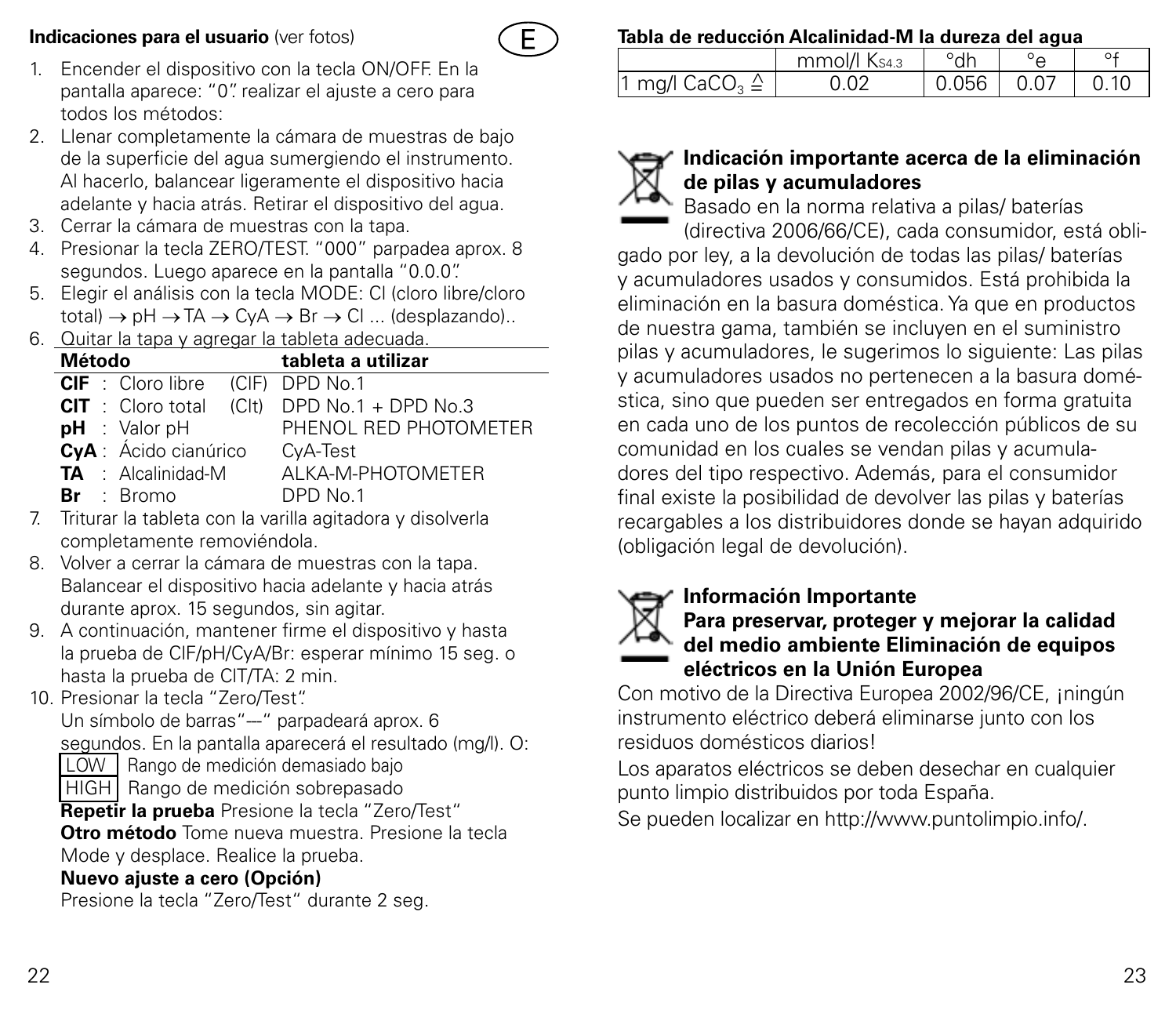Van harte gefeliciteerd met de aankoop van de Electronic Pooltester. De tester is een op batterijen werkend meettoestel, dat bepaalde waterbestanddelen samen met de bijbehorende reagenstabletten bepaalt. De tester en de tabletten zijn uitsluitend bestemd voor de in de tabel genoemde bepalingen in het niet-commerciële bereik bestemd en mag niet voor andere doeleinden worden gebruikt. Lees deze handleiding en de speciale

instructies aandachtig door voor het eerste gebruik.

### **Belangrijke opmerkingen**

Reagenstabletten zijn uitsluitend voor de chemische wateronderzoeking bestemd en mogen niet voor andere doeleinden worden gebruikt.



Voorzichtig

Mogelijke risico's bij het inslikken van de reagenstabletten.

### **Niet inslikken**

**Houd reagenstabletten buiten bereik van kinderen.**

In het geval van inslikken ontvangt u

informatie via het gifalarmnummer in Berlijn, Duitsland, Tel.: +49 30 30686 790 of in de veiligheidsinformatiebladen met informatie over risico's en maatregelen voor eerste hulp onder www.lovibond. com/support MSDS Download onder vermelding van de productnaam van de reagenstabletten.

### **Voordat u start**

Plaatsen en vervangen van de batterijen:

Batterijtype 2 x AAA, LR 03, 1,5 V.

Alleen bij droog apparaat doorvoeren: open het batterijvak aan de onderkant van het apparaat. Let op de juiste polariteit van de batterijen. Let erop dat het batterijvakdeksel bij het afsluiten goed vastzit.

### **Attentie: Gebruik geen oplaadbare batterijen!**



Vervangt u de batterijen, wanneer in het display dit symbool verschijnt.

|     | Ideale waarden                                                                                                                      |
|-----|-------------------------------------------------------------------------------------------------------------------------------------|
| CyA | $< 100$ mg/l                                                                                                                        |
| CIF | tussen 0,5 en 2 mg/l                                                                                                                |
| ıCl | gebonden < 0,5 mg/l<br>(Cl gebonden = CIT-CIF = (DPD1+DPD3)-DPD1                                                                    |
| Br  | tussen 1 en 3 mg/l                                                                                                                  |
| TA  | $>80$ mg/l                                                                                                                          |
| pΗ  | tussen 7,0 en 7,4 (bij waterbehandeling met chloor of<br>actieve zuurstof) en tussen 7,0 en 7,6 (bij waterbehandeling<br>met broom) |

## **Foutmeldingen**



| Nr. | Betekenis en mogelijke oorzaken                     |
|-----|-----------------------------------------------------|
| 01  | Te weinig licht bij ZERO. MO: schacht vuil          |
|     | of lichttraject geblokkeerd; monster te sterk       |
|     | aekleurd?                                           |
| 03  | Deling door 0. MO: schacht vuil of lichttraject     |
|     | geblokkeerd; monster te sterk gekleurd?             |
| 20  | Te veel licht bij detector. MO: kap niet geplaatst; |
|     | meting in fel zonlicht.                             |
| 21  | Te veel licht bij detector. MO: kap niet geplaatst; |
|     | meting in fel zonlicht.                             |
| 22  | LowBat tijdens meting. Batterij vervangen,          |
|     | contacten reinigen.                                 |

### **• Onderhoud**

- 1. Apparaat schoon houden.
- 2. Geen oplosmiddel, agressieve schuurmiddelen of borstels voor reiniging gebruiken. Meetschacht uitsluitend met zachte doek schoonvegen.
- 3. Laat het apparaat na gebruik goed drogen en bewaar het op een geschikte plaats.
- 4. Batterij uit het apparaat verwijderen wanneer het voor langere tijd wordt opgeborgen.
- **• Vermijden van fouten bij metingen**
- 1. Voor de analyses uitsluitend reageertabletten met zwart belettering gebruiken.
- 2. De reageertabletten moeten rechtstreeks vanuit de folie in het watermonster worden gedaan, zonder deze met de vingers aan te raken.
- 3. Nulafstelling en testen moeten bij volledig gesloten deksel geschieden.
- 4. Monsterkamer, deksel en roerstaafje na iedere test grondig uitspoelen.

### **Garantie**

Vanaf de verkoopdatum geldt voor de Electronic Pooltester een garantie van twee jaar.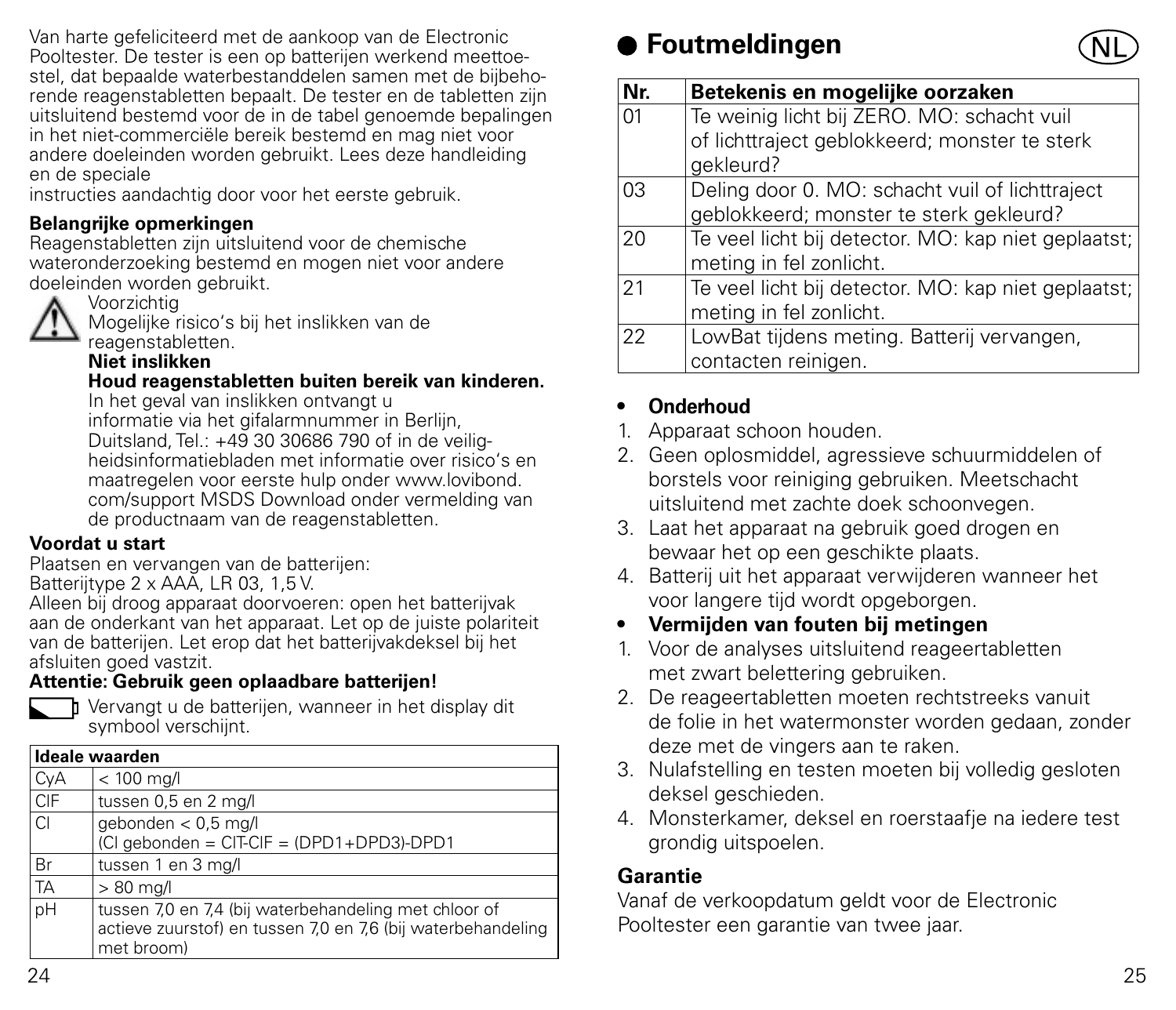### **Aanwijzingen voor de gebruiker** (zie foto's)



- 1. Apparaat met de knop ON/OFF inschakelen. In het display verschijnt: "0". Nulafstelling voor alle methodes uitvoeren:
- 2. De monsterkamer geheel met water vullen, door de monsterkamer geheel onder water te dompelen. Daarbij het apparaat lichtjes heen en weer zwenken. Het apparaat uit het water nemen.
- 3. De monsterkamer met het deksel afsluiten.
- 4. De knop ZERO/TEST indrukken. "000" knippert gedurende ca. 8 seconden. Daarna verschijnt in het display "0.0.0".
- 5. Analyse met de knop MODE selecteren: Cl (vrije chloor/ totale chloor)  $\rightarrow$  pH  $\rightarrow$  TA  $\rightarrow$  CyA  $\rightarrow$  Br  $\rightarrow$  Cl ... (Scroll).
- 6. Het deksel verwijderen en de benodigde tablet toevoegen.

|    | <b>Methode</b>                                |  | te gebruiken tablet                                      |  |
|----|-----------------------------------------------|--|----------------------------------------------------------|--|
|    | CIF : Vrije chloor (CIF) DPD No.1             |  |                                                          |  |
|    |                                               |  | $CIT$ : Totale chloor (Clt) DPD No.1 + DPD No.3          |  |
|    | $pH$ : $pH$ -waarde                           |  | PHENOL RED PHOTOMETER                                    |  |
|    | CyA: Cyanuurzuur                              |  | CvA-Test                                                 |  |
|    | TA: Alkaliniteit-M ALKA-M-PHOTOMETER          |  |                                                          |  |
|    | $Br \t : Brown$                               |  | DPD No.1                                                 |  |
| 7. |                                               |  | Tablet met het roerstaafje fijndrukken en door omroeren  |  |
|    | geheel oplossen.                              |  |                                                          |  |
| 8. | De monsterkamer weer met het deksel           |  |                                                          |  |
|    |                                               |  | afsluiten. Het apparaat gedurende 15 seconden heen       |  |
|    | en weer zwenken, niet schudden.               |  |                                                          |  |
| 9. |                                               |  | Vervolgens het apparaat stil houden en tot aan de        |  |
|    |                                               |  | test van CIF/pH/CyA/Br: 15 sec. resp. tot aan de tekst   |  |
|    | CIT/TA: 2 min wachten.                        |  |                                                          |  |
|    | 10. Knop "Zero/Test" indrukken. Gedurende ca. |  |                                                          |  |
|    | 6 seconden knippert een streepsymbool "--".   |  |                                                          |  |
|    |                                               |  | In het display verschijnt weer het resultaat (mg/l). Of: |  |
|    | LOW I meetbereik onderschreden                |  |                                                          |  |
|    | HIGH   meetbereik overschreden                |  |                                                          |  |
|    | Test herhalen Knop "Zero/Test" indrukken.     |  |                                                          |  |
|    |                                               |  | Andere methode Neem nieuwe sample. De Mode-              |  |
|    |                                               |  | knop indrukken en scrollen. Uit te voeren testen.        |  |
|    | Nieuwe nulafstelling (optie)                  |  |                                                          |  |
|    | Knop "Zero/Test" gedurende 2 sec. indrukken.  |  |                                                          |  |

#### **Omrekeningstabel Alkaliniteit-M voor waterhardheid**

|                                       | mmol/l Ks43 | °dh          |      |
|---------------------------------------|-------------|--------------|------|
| 1 mg/l $\mathsf{CaCO}_{3} \triangleq$ | 0.02        | $0.056$ 0.07 | 0.10 |



### **Belangrijke mededeling omtrent afvoer van batterijen en accu's**

Ledere verbruiker is op basis van de richtlijn 2006/66/EG verplicht om alle gebruikte batterijen en accu's in te leveren. Het is verboden deze af te voeren via het huisvuil. Aangezien ook onze producten geleverd worden met batterijen en accu's wijzen wij u op het volgende; Lege batterijen en accu's horen niet in het huisvuil thuis. Men kan deze inleveren bij inzamelpunten van uw gemeente of overal daar waar deze verkocht worden. Tevens bestaat de mogelijkheid batterijen en accu's daar in te leveren waar u ze gekocht heeft. (wettelijke terugnameplicht)

### **Belangrijke informatie**



### **Om de kwaliteit van ons leefmilieu te behouden, te verbeteren en te beschermen is voor landen binnen de Europese Unie de Europese richtlijn 2002/96/EG voor het verwijderen van elektronische apparatuur opgesteld.**

Volgens deze richtlijn mag elektronische apparatuur niet met het huishoudelijk afval worden afgevoerd.

BAYROL Deutschland GmbH verwijdert uw elektronisch apparaat op een professionele en milieubewuste wijze.

Deze service is, **exclusief de verzendkosten**, gratis en alleen geldig voor elektrische apparatuur die na 13 augustus 2005 is gekocht.

Stuur uw te verwijderen BAYROL apparatuur franco aan uw leverancier.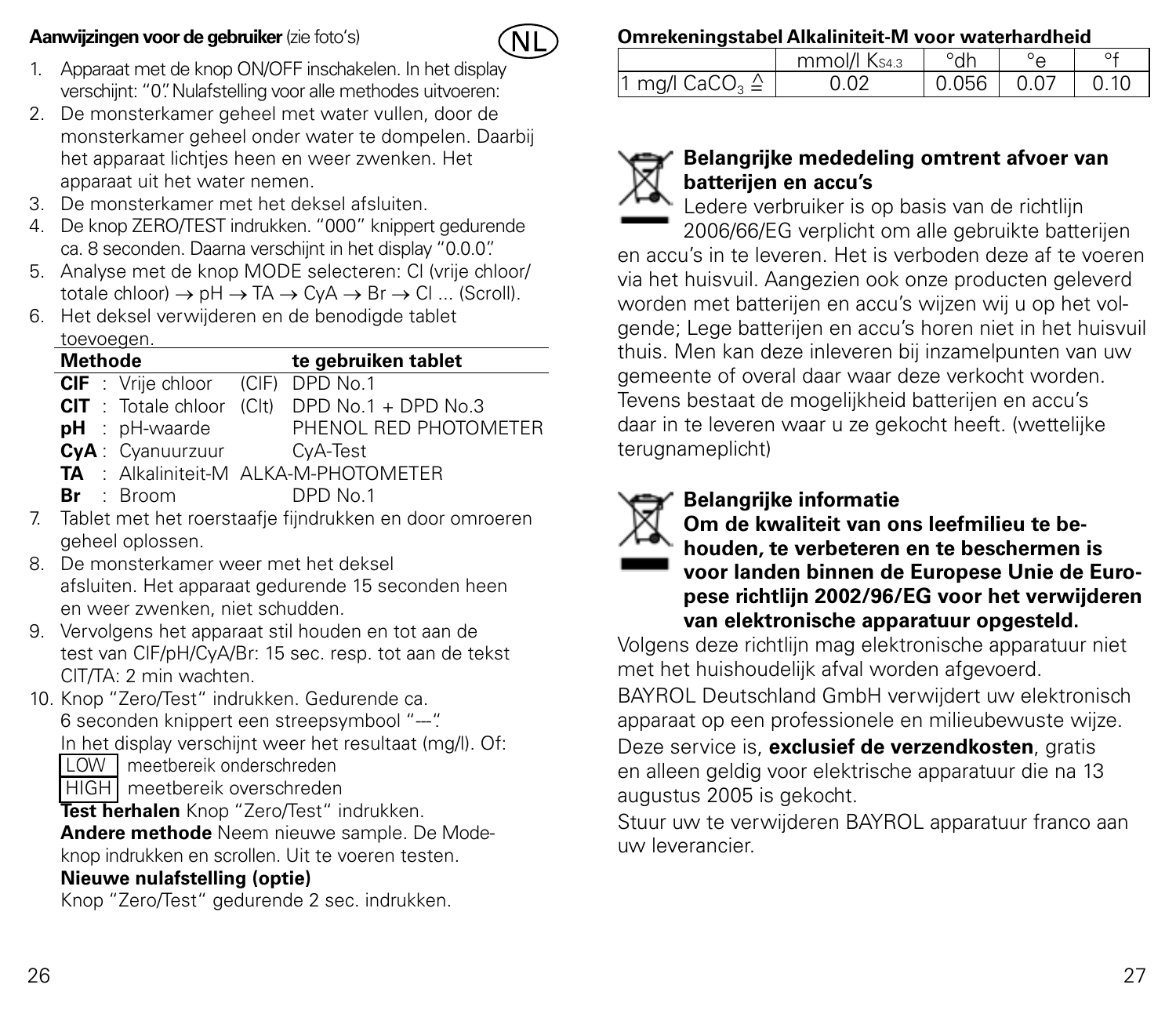Tillykke med købet af den Electronic Pooltester. Testeren er et batteridrevet måleapparat, som sammen med de vedlagte reagenstabletter måler bestemte

vandindholdsstoffer. Testeren og tabletterne er

udelukkende beregnet til de bestemmelser,

der er nævnt i tabellen, og til ikke-erhvervsmæssig anvendelse og må ikke anvendes til andre formål.

Læs denne vejledning og de særlige

henvisninger opmærksomt igennem før den første brug.

### **Vigtige noter**

Reagenstabletterne er beregnede til kemisk vandanalyse og må ikke benyttes til noget som helst andet formål.



#### Forsiatia Reagenstabletterne kan være farlige ved indtagelse.

#### **Må ikke indtages Reagenstabletterne skal opbevares**

### **utilgængeligt for børn**

Nødtelefon: Giftlinjen, Berlin, Germany, Tel.: +49 30 30686 790. Alternativt henvises til punkt 3. Fareidentifikation og punkt 4. Førstehjælpsforanstaltninger i leverandørbrugsanvisningen, der kan downloades på www.lovibond.com/support under "MSDS Download" ved indtastning af produktnavnet på reagenstabletterne.

### **Før du begynder**

Isætning og udskiftning af batterierne: Batteritype 2 x AAA, LR 03, 1.5 V.

Må kun udføres, når apparatet er tørt: Åbn batterirummet på undersiden af apparatet. Sørg for, at batteripolerne vender rigtigt. Sørg for, at låget til batterirummet lukkes, så det sidder fast.

### **Opmærksomhed: Brug ikke genopladelige batterier!**



**Udskift batterierne, når dette symbol vises på displayet.** 

|      | Ideelle værdier                                         |  |  |  |
|------|---------------------------------------------------------|--|--|--|
| CyA  | $< 100$ mg/l                                            |  |  |  |
| CIF  | mellem 0,5 og 2 mg/l                                    |  |  |  |
| ICI. | bundet $< 0.5$ mg/l                                     |  |  |  |
|      | (Cl bundet = CIT-CIF = (DPD1+DPD3)-DPD1                 |  |  |  |
| Br   | mellem 1 og 3 mg/l                                      |  |  |  |
| TA   | $>80$ mg/l                                              |  |  |  |
| pΗ   | mellem 7,0 og 7,4 (ved vandbehandling med klor eller    |  |  |  |
|      | aktivt oxygen) og mellem 7,0 og 7,6 (ved vandbehandling |  |  |  |
|      | med brom)                                               |  |  |  |

## **Fejlmeddelelser**



| Nr. | Betydning og mulige årsager                       |
|-----|---------------------------------------------------|
| 01  | For lidt lys ved ZERO. M.Å.: Kammer tilsmudset    |
|     | eller lysvej blokeret; er prøven stærkt farvet?   |
| 03  | Division med 0. M.Å.: Kammer tilsmudset eller     |
|     | lysvej blokeret; er prøven stærkt farvet?         |
| 20  | For lidt lys ved detektoren. M.Å.: Hætte ikke sat |
|     | på, måling i stærkt sollys                        |
| 21  | For lidt lys ved detektoren. M.Å.: Hætte ikke sat |
|     | på, måling i stærkt sollys                        |
| 22  | LowBat opstået ved målingen. Udskift batteriet,   |
|     | rengør kontakterne                                |

### **• Vedligeholdelse**

- 1. Enheden skal rengøres regelmæssigt.
- 2. Rengøring må ikke foretages med opløsningsmidler, aggressive skuremidler eller børster. Prøvekammeret aftørres med en blød klud.
- 3. Efter brug skal enheden gennemtørre, før den lægges af vejen på et egnet sted.
- 4. Hvis enheden ikke skal benyttes i længere tid, anbefales det at tage batterierne ud.

### **• Forebyggelse af målefejl**

- 1. Til analyse må udelukkende benyttes reagenstabletter med sort skrift.
- 2. Reagenstabletterne skal overføres fra folien til vandprøven uden at komme i kontakt med fingrene.
- 3. Nulkalibrering og test skal foretages med låget helt lukket.
- 4. Prøvekammeret, låget og rørestaven skal skylles grundigt efter hver test.

### **Garanti**

Fra salgsdatoen gælder garantien for Electronic Pooltester i et tidsrum på 2 år.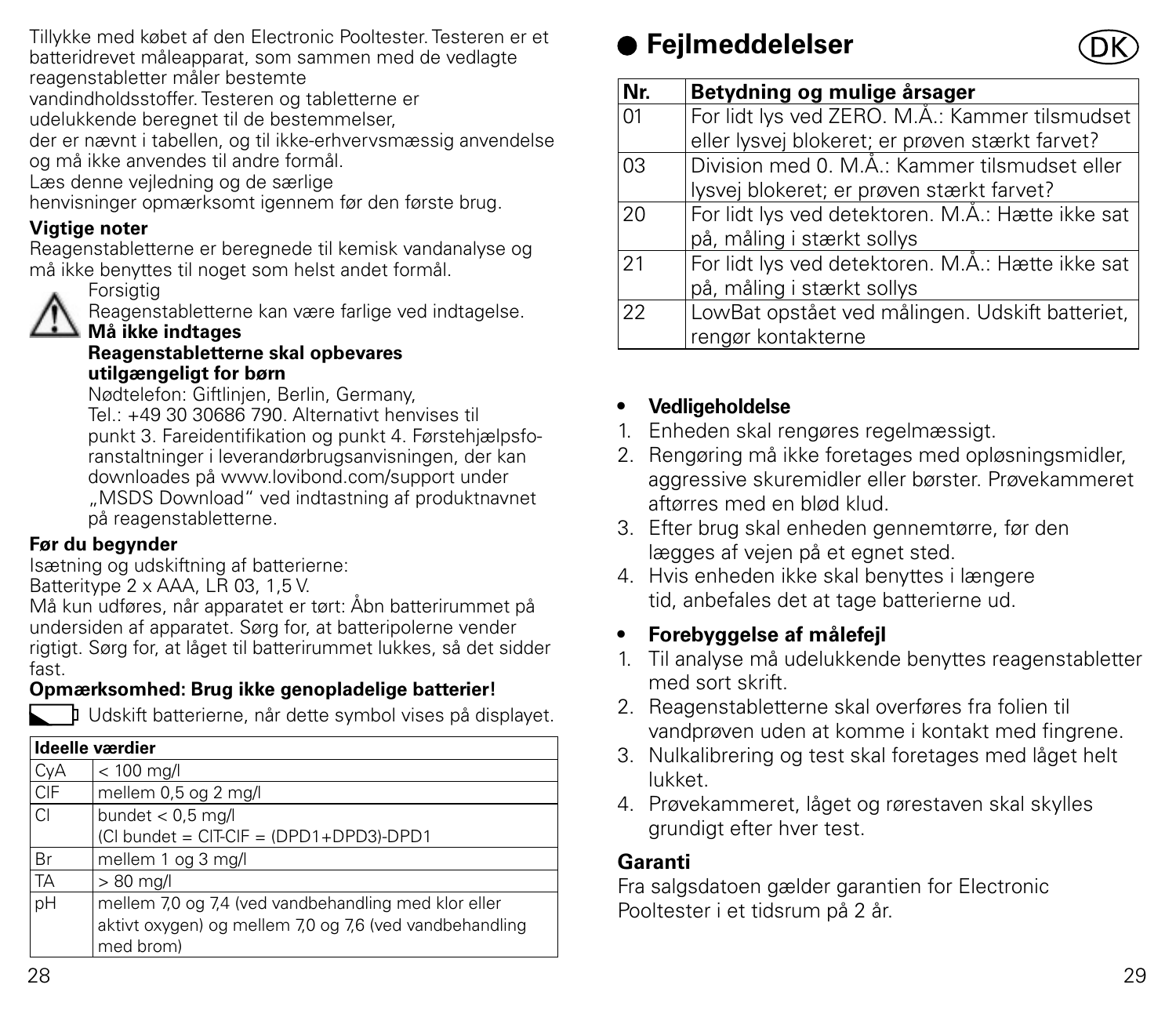### **Oplysninger til brugeren** (se billeder)



- 1. Tænd for enheden på ON/OFF-tasten. Displayet viser "0". Foretag nulkalibrering (fælles for samtlige metoder):
- 2. Fyld prøvekammeret helt ved at dykke enheden ned under vandoverfladen. Vug forsigtigt enheden fra side til side. Tag enheden op af vandet.
- 3. Luk prøvekammeret med det låg.
- 4. Tryk på ZERO/TEST-tasten. "000" blinker i ca. 8 sekunder. Displayet viser herefter "0.0.0".
- 5. Vælg analyse med MODE-tasten: Cl (frit chlor/totalt  $chlor) \rightarrow pH \rightarrow TA \rightarrow CVA \rightarrow Br \rightarrow Cl \dots$  (forfra).
- 6. Tag det låg af og tilsat den tilhørende reagenstablet.

|  | Fremgangsmåde             |       | påkrævet reagenstablet |
|--|---------------------------|-------|------------------------|
|  | CIF: Frit chlor           | (C F) | DPD No.1               |
|  | <b>CIT</b> : Totalt chlor | (C t) | DPD $No.1 + DPD No.3$  |
|  | pH : pH-værdi             |       | PHENOL RED PHOTOMETER  |
|  | CyA: Cyanursyre           |       | CyA-Test               |
|  | TA : Basicitet-M          |       | ALKA-M-PHOTOMETER      |
|  | $Br \tBrm$                |       | DPD No.1               |

- 7. Knus reagenstabletten med rørestaven og opløs den fuldstændigt ved omrøring.
- 8. Luk prøvekammeret med det låg. Vug enheden i ca. 15 sekunder uden at ryste den.
- 9. Hold dernæst enheden i ro og vent i 15 sekunder (ved test for ClF/pH/CyA/Br) eller 2 minutter (ved test for ClT/TA).
- 10. Tryk på ZERO/TEST. Displayet viser en blinkende streg "--" i ca. 6 sekunder. Displayet viser resultatet (mg/l). Eller: LOW | Måleområdets nedre grænse overskredet HIGH Måleområdets øvre grænse overskredet

### **Gentag test** Tryk på ZERO/TEST-tasten **Valg af anden metode**

Tag ny prøve. Tryk på MODE-tasten og rul gennem valgmulighederne. Udfør test.

### **Ny nulkalibrering (option)**

Tryk på ZERO/TEST-tasten i 2 sekunder.

### **Omregningstabel Basicitet-M for vandets hårdhed**

|                                       | mmol/l Ks43 | $\circ$ <sub>dh</sub> |      |      |
|---------------------------------------|-------------|-----------------------|------|------|
| 1 mg/l $\mathsf{CaCO}_{3} \triangleq$ | ገ በን        | 0.056                 | 0.07 | 0.10 |



### **Vigtige informationer vedr. bortskaffelse af batterier og akkumulatorer**

I henhold til batteridirektivet (2006/66/EF) er enh-

ver forbruger lovmæssigt forpligtet til at aflevere alle brugte og udtjente batterier og akkumulatorer med henblik på miljørigtig bortskaffelse.

Det er forbudt at bortskaffe batterier og akkumulatorer som almindeligt affald. Da der følger batterier og akkumulatorer med til nogle af produkterne i vores sortiment, gør vi opmærksom på følgende:

Brugte batterier og akkumulatorer må ikke smides i skraldespanden, men kan derimod gratis afleveres ved offentlige indsamlingssteder/kommunens genbrugsstationer eller alle steder, hvor der sælges batterier og akkumulatorer af den pågældende type. Desuden har slutbrugere også mulighed for at aflevere batterier og akkumulatorer til den forhandler, hvor de pågældende elementer blev købt (lovmæssig tilbagetagelsespligt).

### **Vigtige informationer**



### **Med henblik på at bevare, beskytte og forbedre miljøkvaliteten Bortskaffelse af elektronisk udstyr i den Europæiske Union**

Enligt det europeiska direktivet 2002/96/EG får inte elektrisk och elektronisk utrustning bortskaffas via de normala hushållssoporna!

BAYROL Deutschland GmbH tar hand om er elektriska eller elektroniska utrustning på ett professionellt och för miljön ansvarsfullt sätt. Denna tjänst är med undantag för fraktkostnaderna kostnadsfri. Tjänsten gäller endast för elektrisk och elektronisk utrustning som har inköpts efter den 13 augusti 2005. Skicka den BAYROL-utrustning som ska omhändertas till er leverantör.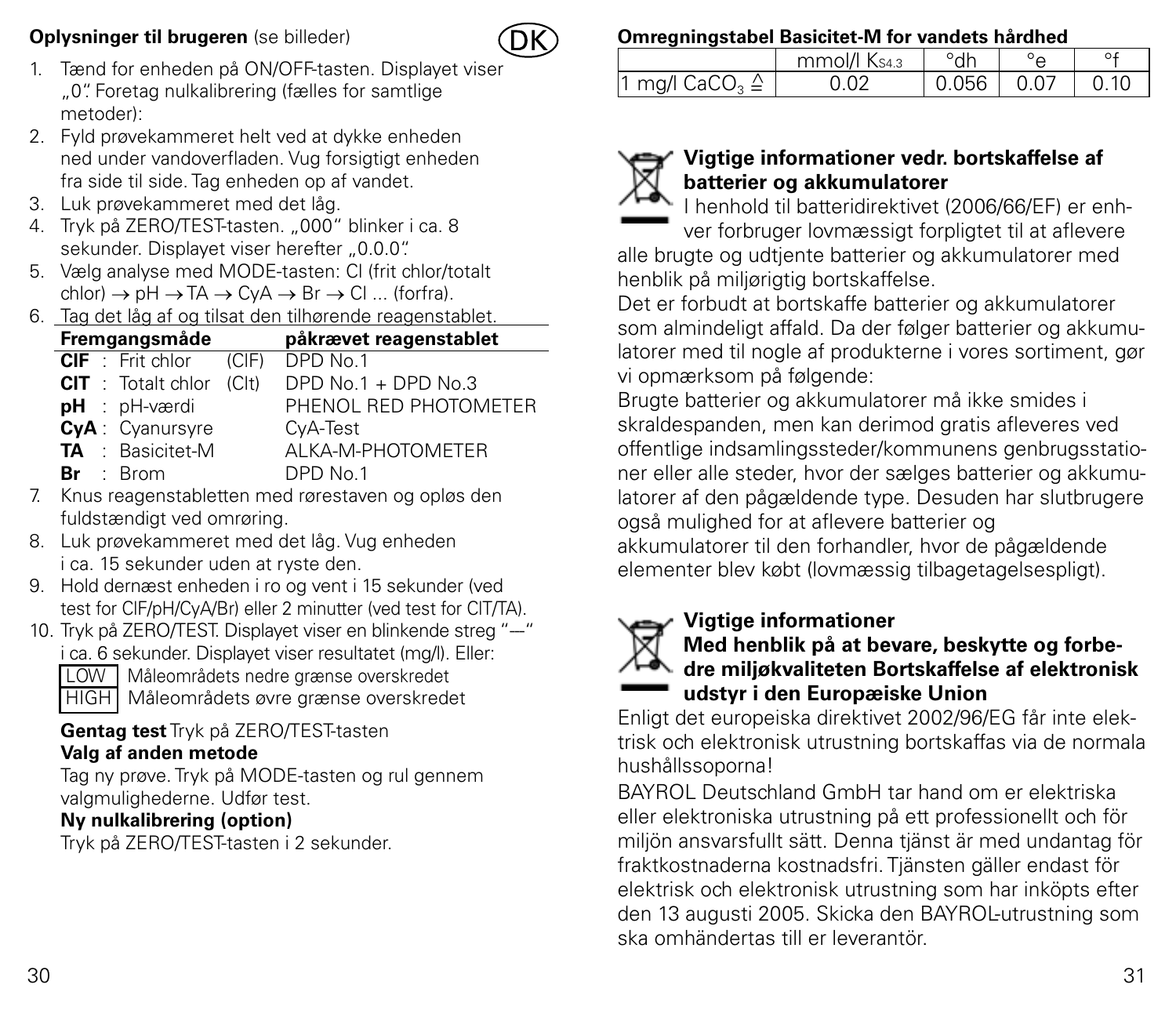Grattis till din nya Electronic Pooltester. Testaren är en batteridriven mätenhet som tillsammans med medföljande reagenstabletter påvisar vissa innehållsämnen i vatten. Testaren och tabletterna får endast användas för de ändamål som anges i tabellen inom ej industriella områden. Användning för andra ändamål är inte tillåtet. Läs igenom den här bruksanvisningen och specialanvisningarna noggrant innan du börjar använda produkten.

### **Särskilda anteckningar**

Reagenstabletter är endast avsedda för kemisk vattenanalys och får inte användas för andra ändamål.



Möjliga risker vid förtäring av reagenstabletter.

### **Får ej förtäras**

### **Reagenstabletter ska förvaras oåtkomligt för barn.**

Vid förtäring kan du få mer information från förgiftningscentralen i Berlin, Tyskland, tfn.: +49 30 30686 790. Information finns även i säkerhetsdatabladen med anvisningar gällande risker och första hjälpen på www.lovibond.com/ support MSDS Download. Ange reagenstabletternas produktnamn.

### **Innan du sätter igång**

Sätta i och byta batterier:

Batterityp 2 x AAA, LR 03, 1,5 V.

Får endast genomföras när produkten är torr:

Öppna batterifacket på enhetens undersida. Se till att

batterierna sätts i med rätt polaritet. Stäng batterifackets lock ordentligt.

### **Var uppmärksam: Använd inte laddningsbara batterier!**

Byt batterier när denna symbol visas på displayen.

|     | Optimala värden                                                                                                                     |  |  |
|-----|-------------------------------------------------------------------------------------------------------------------------------------|--|--|
| CyA | $\sqrt{2}$ 100 mg/l                                                                                                                 |  |  |
| CIF | mellan 0,5 och 2 mg/l                                                                                                               |  |  |
| C1  | bundet $< 0.5$ mg/l<br>(CI bundet = CIT-CIF = (DPD1+DPD3)-DPD1                                                                      |  |  |
| Br  | mellan 1 och 3 mg/l                                                                                                                 |  |  |
| TA  | $>80$ mg/l                                                                                                                          |  |  |
| pН  | mellan 7,0 och 7,4 (vid vattenbehandling med klor<br>eller aktivt syre) och mellan 7,0 och 7,6 (vid vatten-<br>behandling med brom) |  |  |

### **Felmeddelanden**

| Nr. | Innebörd och möjliga orsaker                        |
|-----|-----------------------------------------------------|
| 01  | För lite ljus vid ZERO. MO: Schakt nedsmutsat eller |
|     | ljussträckan blockerad; Provet kraftigt färgat?     |
| 03  | Division genom 0. MO: Schakt nedsmutsat eller       |
|     | ljussträckan blockerad; Provet kraftigt färgat?     |
| 20  | För mycket ljus på detektorn. MO: Kåpan inte        |
|     | påsatt; Mätning i starkt solsken                    |
| 21  | För mycket ljus på detektorn. MO: Kåpan inte        |
|     | påsatt; Mätning i starkt solsken                    |
| 22  | LowBat har uppträtt under mätningen. Byt            |
|     | batteri, rengör kontakterna                         |

### **• Skötsel**

- 1. Håll apparaten ren.
- 2. Använd inte lösningsmedel, skurmedel eller borste vid rengöring. Torka ur provkammaren med en mjuk trasa.
- 3. Låt apparaten torka efter användning och förvara den på lämpligt sätt.
- 4. Ta ur batterierna ur apparaten om den inte ska användas under en längre tid.

### **• Så undviks fel vid mätningarna**

- 1. Vid analyser ska endast reagenstabletter med svart skrift användas.
- 2. Reagenstabletterna måste läggas i vattenprovet direkt från folieförpackningen, utan att vidröras av fingrar.
- 3. Nollställning och test måste genomföras med helt stängt lock.
- 4. Provkammaren, locket och omrörningsstaven måste sköljas noggrant efter varie test.

### **Garanti**

Från datum Amex garanterar vattentäta Electronic Pooltester under en period av 2 år.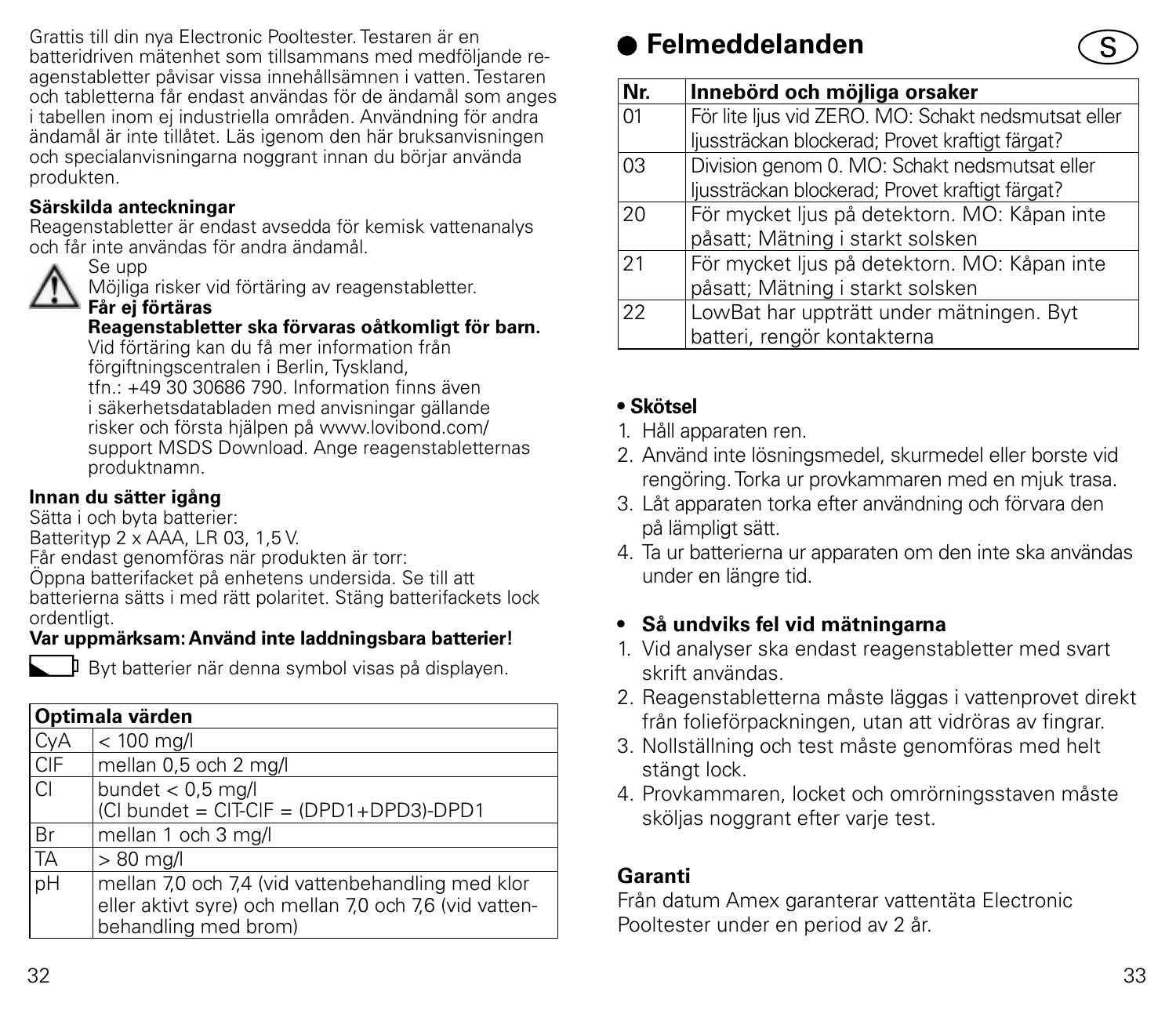### **Användaranvisningar** (se bilder)



- 1. Sätt på apparaten med knappen ON/OFF. På displayen visas "0".Nollställ för alla metoder.
- 2. Fyll provkammaren helt genom att sänka ned apparaten under vattenytan. Vicka samtidigt apparaten lätt fram och tillbaka. Ta upp apparaten ur vattnet.
- 3. Förslut provkammaren med det locket.
- 4. Tryck på knappen ZERO/TEST. "000" blinkar under cirka åtta sekunder, därefter visas "0.0.0" på displayen.
- 5. Välj analys med knappen MODE: Cl (frit klor/ totalt klor)  $\rightarrow$  pH  $\rightarrow$  TA  $\rightarrow$  CvA  $\rightarrow$  Br  $\rightarrow$  Cl ... (Scroll).
- 6. Öppna det locket och lägg i önskad tablett.

| Metod                                  | <b>Använd tablett</b> |
|----------------------------------------|-----------------------|
| <b>CIF</b> : Fritt klor (CIF) DPD No.1 |                       |
| $CIT$ : Totalt klor $(CIt)$            | DPD No.1 + DPD No.3   |
| $pH : pH \cdot \text{värde}$           | PHENOL RED PHOTOMETER |
| CvA: Cvanursvra                        | CyA-Test              |
| <b>TA</b> : Alkalinitet-M              | ALKA-M-PHOTOMETER     |
| $Br \tBrom$                            | DPD No.1              |
|                                        |                       |

- 7. Krossa tabletten med omrörningsstaven och rör om tills den är helt upplöst.
- 8. Förslut provkammaren med det locket igen. Vicka apparaten fram och tillbaka under cirka 15 sekunder. Skaka inte.
- 9. Håll sedan apparaten stilla. Vid test av ClF/pH/CyA/Br: 15 sekunder. Vid test av ClT/TA: Två minuter.
- 10. Tryck på knappen "Zero/Test". En strecksymbol "--" blinkar undercirka sex sekunder. Resultatet visas på displayen (mg/l). Eller: LOW Mätområdet underskridet
	-
	- HIGH Mätområdet överskridet

### **Upprepa test**

Tryck på knappen "Zero/Test".

### **Andra metoder**

Ta nytt prov. Tryck på knappen "Mode" och bläddra. Utför testet.

### **Ny nollställning (Alternativ)**

Håll knappen "Zero/Test" intryckt under två sekunder.

### **Omräkningstabell Alkalinitet-M för vattnets hårdhet**

|                           | mmol/l Ks43 | °dh          |      |
|---------------------------|-------------|--------------|------|
| 1 mg/l $CaCO3 \triangleq$ | 0.02        | $0.056$ 0.07 | 0.10 |



### **Viktig information om omhändertagande av batterier och ackumulatorer**

Alla konsumenter är till följd av batteridirektivet (direktiv 2006/66/EG) enligt lag skyldiga att lämna tillbaka alla använda eller uttjänta batterier och ackumulatorer.

Bortskaffande via hushållssoporna är förbjudet. Eftersom vissa produkter i vårt sortiment även levereras omfattande batterier och ackumulatorer upplyser vi om följande: Uttjänta batterier och ackumulatorer är inga hushållssopor utan kan kostnadsfritt lämnas till kommunens insamlingsställe eller till alla ställen där batterier och ackumulatorer av samma typ säljs. Dessutom kan slutkonsumenten lämna tillbaka batterier och ackumulatorer till den butik där de har inköpts (laglig insamlingsskyldighet).

### **Viktig information**



### **För att bevara, skydda och förbättra miljön Omhändertagande av elektrisk och elektronisk utrustning inom den Europeiska unionen**

Enligt det europeiska direktivet 2002/96/EG får inte elektrisk och elektronisk utrustning bortskaffas via de normala hushållssoporna!

BAYROL Deutschland GmbH tar hand om er elektriska eller elektroniska utrustning på ett professionellt och för miljön ansvarsfullt sätt. Denna tjänst är med undantag för fraktkostnaderna kostnadsfri. Tiänsten gäller endast för elektrisk och elektronisk utrustning som har inköpts efter den 13 augusti 2005. Skicka den BAYROL-utrustning som ska omhändertas till er leverantör.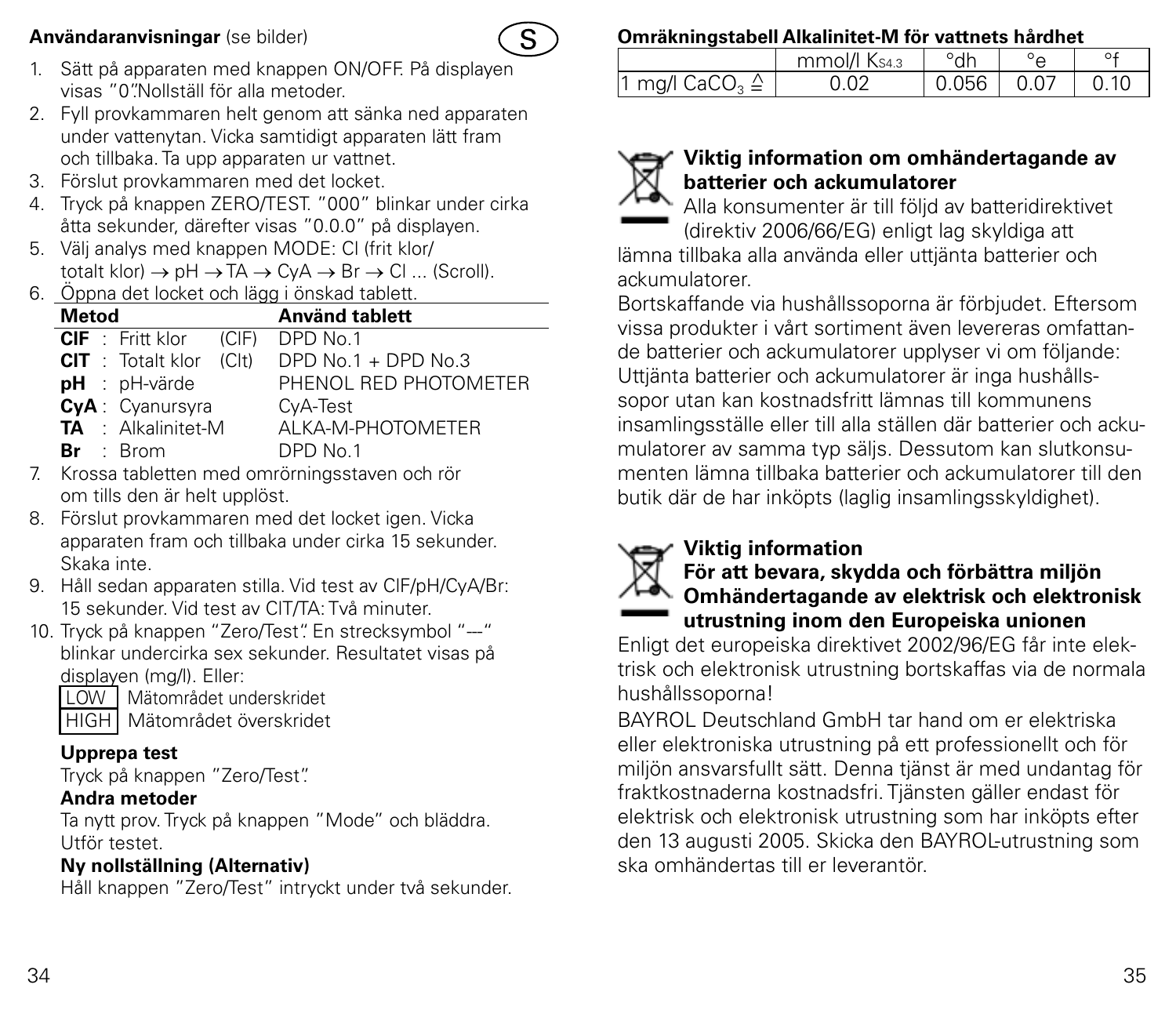Gratulerer med den elektroniske bassengmåleren Electronic Pooltester. Den batteridrevne måleren brukes i kombinasjon med de medfølgende reagenstablettene for å fastslå bestemte innholdsstoffer i vannet. Måleren og tablettene er ikke beregnet for kommersiell bruk, og skal kun benyttes til formålene som er angitt i tabellen. Les nøye gjennom denne bruksanvisningen og de særskilte merknadene før førstegangsbruk.

### **Viktige notater**

Reagenstablettene er kun beregnet på kjemiske vannprøver,



og skal ikke brukes til andre formål.

### Forsiktig

Svelging av reagenstablettene kan være farlig.

### **Skal ikke svelges**

### **Oppbevar reagenstablettene utilgjengelig for barn.**

Hvis tablettene svelges, kan du ringe giftsentralen i Berlin (Tyskland) på tlf. +49 30 30686 790, eller lese mer om risikoer og førstehjelpstiltak i sikkerhetsdatabladene på www.lovibond.com/support. For å finne og laste ned riktig sikkerhetsdatablad klikker du på "MSDS Download" og angir produktnavnet for reagenstablettene.

### **Før du starter**

Sette inn og skifte batterier:

batteritype 2 x AAA, LR 03, 1,5 V.

Følgende skal kun gjøres når apparatet er tørt: Åpne batterirommet på undersiden av apparatet. Pass på at du setter inn batteriene riktig vei. Lukk batteridekslet, og sørg for at det sitter godt.

### **Attention: Ikke bruk oppladbare batterier!**



Bytt batteriene når dette symbolet vises i displayet.

| Idealverdier |                                                                                                                               |
|--------------|-------------------------------------------------------------------------------------------------------------------------------|
| CyA          | $< 100$ mg/l                                                                                                                  |
| CIF          | mellom 0,5 og 2 mg/l                                                                                                          |
| CI           | bundet CI < 0,5 mg/l<br>(Bundet CI = CIT-CIF = (DPD1+DPD3)-DPD1                                                               |
| Br           | mellom 1 og 3 mg/l                                                                                                            |
| <b>TA</b>    | $>80$ mg/l                                                                                                                    |
| pН           | mellom 7,0 og 7,4 (ved vannbehandling med klor<br>eller aktivt oksygen) og mellom 7,0 og 7,6 (ved<br>vannbehandling med brom) |

## **Feilmeldinger**



### **• Vedlikehold**

- 1. Hold apparatet rent.
- 2. Ikke bruk løsemidler, aggressive skuremidler eller børste til rengjøring. Bruk kun en myk klut til å tørke målesjakten.
- 3. La apparatet tørke etter bruk, og oppbevar det på en tilbørlig måte.
- 4. Ta batteriet ut av apparatet hvis apparatet ikke skal brukes på en stund.

### **• Unngå feil ved målinger**

- 1. Bruk kun reagenstabletter med sort skrift til analysene.
- 2. Reagenstablettene må tilsettes vannprøven rett fra folien, uten at de berøres med fingrene.
- 3. Nulljustering og test må utføres med helt lukket deksel.
- 4. Skyll prøvekammer, deksel og rørepinne grundig etter hver test.

### **Garanti**

Fra dato Amex garantere vanntett Electronic Pooltester for en periode på 2 år.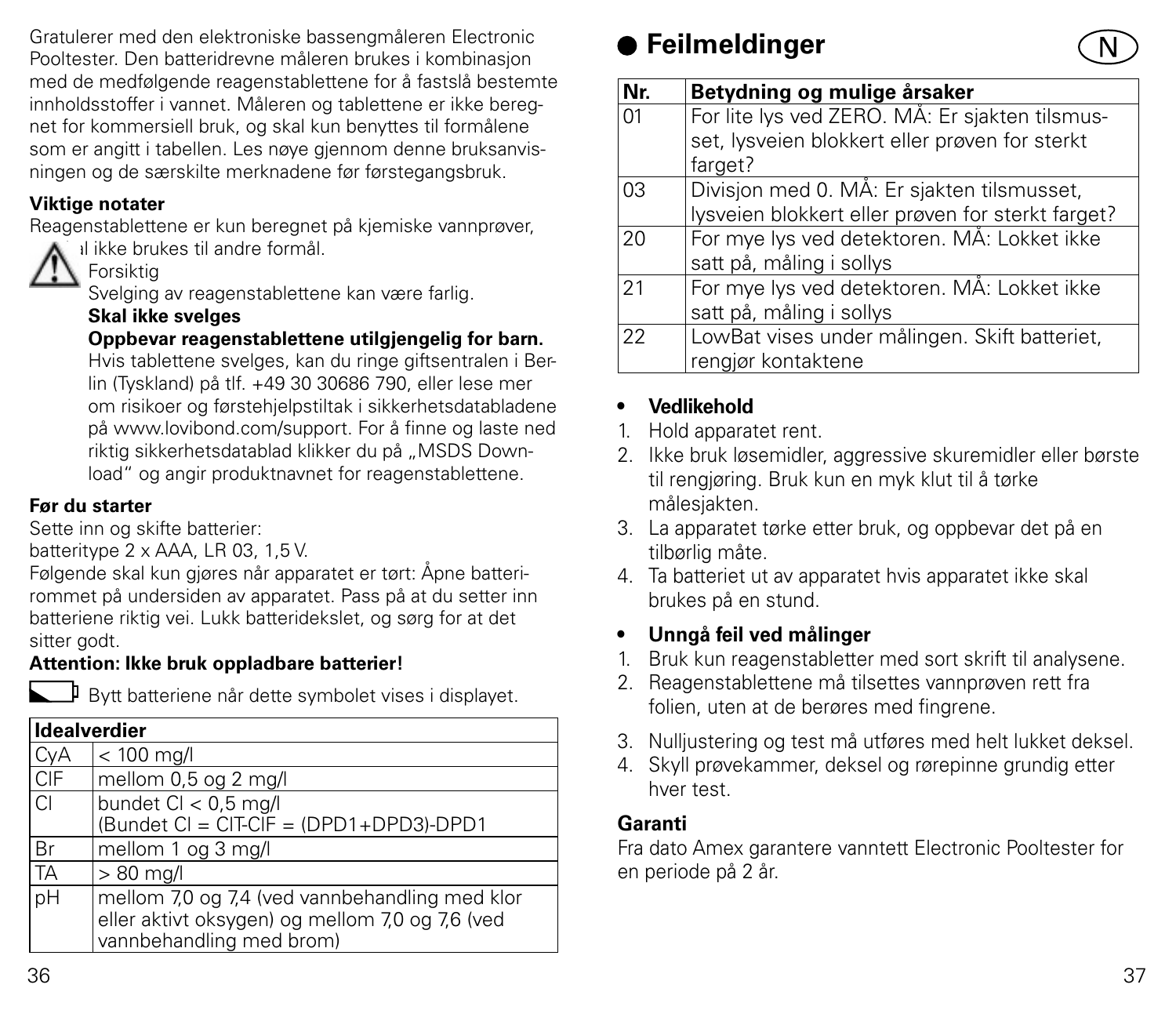### **Merknader til brukeren** (se bilder)



- 1. Slå på apparatet med ON/OFF-knappen. Displayet viser "0". Utfør nulljustering for alle metodene:
- 2. Dykk apparatet helt ned i vannet og fyll opp hele prøvekammeret, mens apparatet svinges lett frem og tilbake. Ta apparatet opp av vannet.
- 3. Lukk prøvekammeret med det dekslet.
- 4. Trykk på ZERO/TEST-knappen. Det blinker "000" i ca. 8 sekunder. Deretter viser displayet "0.0.0".
- 5. Velg analyse med MODE-knappen: Cl (frittklor/  $totalklor$   $\rightarrow$   $nH \rightarrow TA \rightarrow CvA \rightarrow Br \rightarrow Cl$  ... (scroll).
- 6. Ta av det dekslet, og tilsett den aktuelle tabletten.

| Metode                       | tablett som skal brukes |
|------------------------------|-------------------------|
| <b>CIF</b> : Frittklor (CIF) | DPD No.1                |
| <b>CIT</b> : Totalklor (Clt) | DPD $No.1 + DPD No.3$   |
| pH : pH-verdi                | PHENOL RED PHOTOMETER   |
| CyA: Cyanursyre              | CyA-Test                |
| <b>TA</b> : Alkalinitet-M    | AI KA-M-PHOTOMETER      |
| $Br \tBrm$                   | DPD No.1                |

- 7. Knus tabletten med rørepinnen, og rør helt til tabletten er helt oppløst.
- 8. Lukk prøvekammeret igjen med det dekslet. Sving apparatet frem og tilbake i ca. 15 sekunder, ikke rist.
- 9. Deretter holdes apparatet rolig og frem til test av ClF/pH/CyA/Br: 15 sek. eller til test av ClT/TA: vent 2 minutter.
- 10. Trykk på "Zero/Test". Et streksymbol "---" blinker i

ca. 6 sekunder. Resultatet vises på displayet (mg/l). Eller:

LOW måleområde underskredet

HIGH måleområde overskredetn

### **Gjenta testen**

Trykk "Zero/Test"-knappen

### **Annen metode**

Ta ny prøve. Trykk Mode-knappen og scroll. Utfør test.

### **Ny nulljustering (alternativ)**

Trykk på "Zero/Test"-knappen i ca. 2 sek.

### **Omregningstabell Alkalinitet-M for vannhardhet**

|                                       | mmol/l Ks43 | °dh          |      |
|---------------------------------------|-------------|--------------|------|
| 1 mg/l $\mathsf{CaCO}_{3} \triangleq$ | 0.02        | $0.056$ 0.07 | 0.10 |

### **Viktig informasjon om avfallshåndtering av batterier**

På grunn av batteridirektivet (direktiv 2006/66/ EF) er forbrukere forpliktet til å levere tilbake alle brukte batterier.

Det er forbudt å kaste batterier sammen med husholdningsavfallet. Da produktene i vårt sortiment også inneholder batterier, vil vi med dette gjøre deg oppmerksom på følgende:

Brukte batterier skal ikke kastes sammen med vanlig husholdningsavfall, men kan leveres gratis på offentlige innsamlingssteder i kommunen eller der hvor batterier av samme type selges. Forbrukeren har også mulighet til å levere batteriene tilbake til den forhandleren som solgte dem disse (lovbestemt returplikt).

### **Viktig informasjon - For å opprettholde, beskytte og forbedre kvaliteten på miljøet vårt. Avfallshåndtering av elektroniske apparater i den europeiske union**

Etter det europeiske direktivet 2002/96/EF skal ikke dette elektroniske apparatet kastes sammen med vanlig husholdningsavfall!

BAYROL Deutschland GmbH avfallshåndterer det elektriske apparatet på en profesjonell måte og tar ansvar for miljøet. Denne servicen er gratis, bortsett fra transportkostnadene.

Servicen gjelder bare for elektriske apparater som ble kjøpt etter den 13.08.2005.

Send BAYROL-apparatene du vil kaste til din leverandør.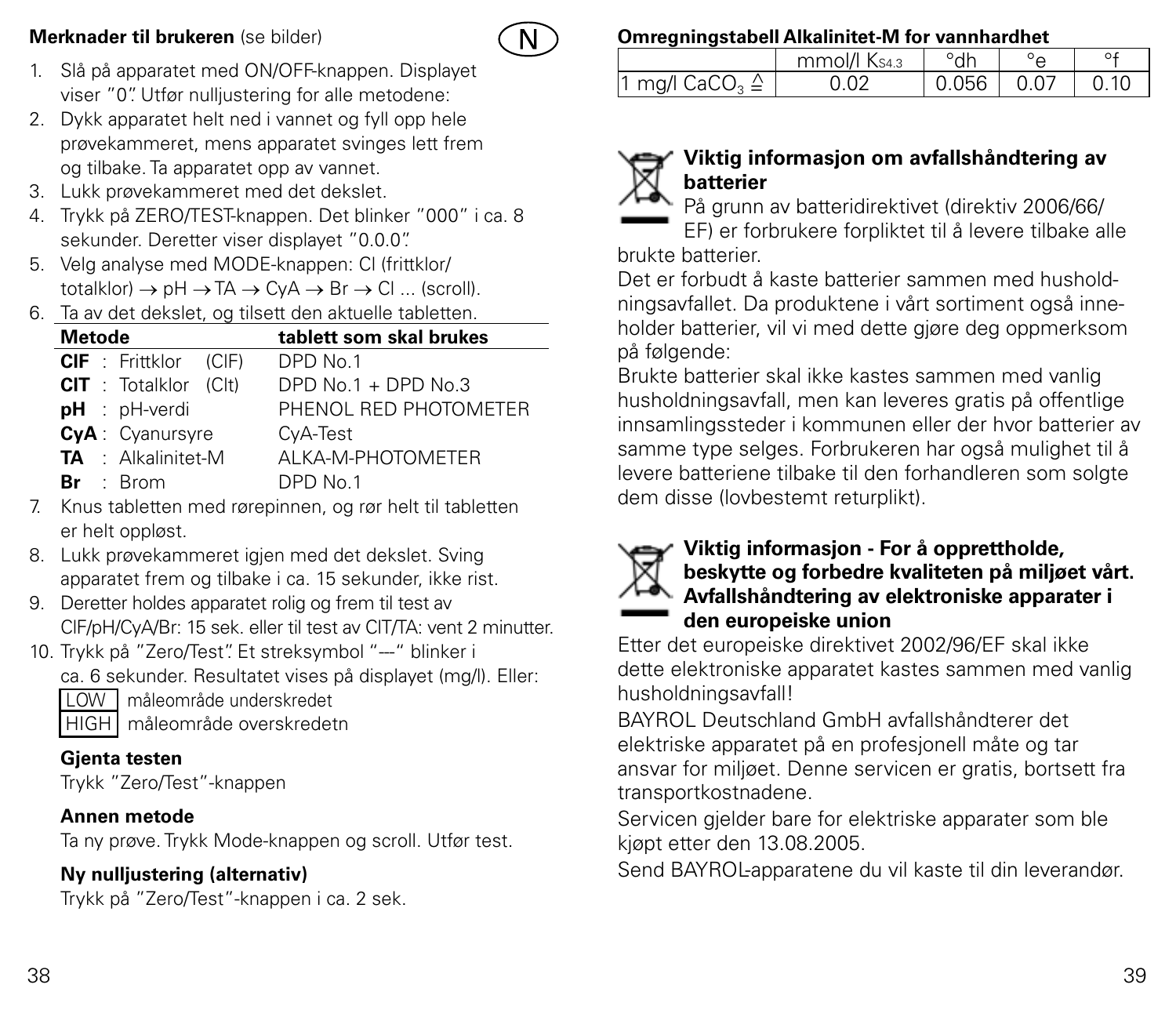Onnittelut! Olet juuri hankkinut Electronic Pooltester:n, elektronisen uima-allasmittarin. Mittari toimii paristoilla, ja se määrittää veden tietyt ainesosat oheisilla reagenssitableteilla. Mittari ja tabletit on tarkoitettu ainoastaan taulukossa mainittuihin, ei-kaupallisiin tarkoituksiin, eikä niitä saa käyttää muihin tarkoituksiin. Lue tämä opas ja erityisohjeet huolellisesti ennen ensimmäistä käyttökertaa.

### **Tärkeitä ohjeita**

Reagenssitabletit on tarkoitettu ainoastaan veden kemialliseen tutkimukseen eikä niitä saa käyttää muihin tarkoituksiin.



Reagenssitablettien nieleminen saattaa olla vaarallista.

### **Ei saa niellä**

**Reagenssitabletit eivät saa joutua lasten käsiin.**

Jos ainetta niellään, ota yhteyttä Giftnotruf Berliniin, Saksaan, puh.: +49 30 30686 790 tai hanki lisätietoja vaaroista ja vaadittavista ensiaputoimista käyttöturvallisuustiedotteista antamalla osoitteessa www.lovibond.com/support MSDS Download reagenssitablettien tuotenimen.

### **Ennen kuin aloitat**

Paristojen asettaminen ja vaihtaminen:

Paristotyyppi 2 x AAA, LR 03, 1,5 V.

Toimi seuraavasti laitteen ollessa kuiva: Avaa laitteen alapuolella oleva paristokotelo. Huolehdi, että paristojen navat tulevat oikeinpäin. Huolehdi, että paristokotelon kansi pysyy hyvin kiinni.

### **Huomio: Älä käytä ladattavia paristoja!**



Vaihda paristot, kun näytöllä näkyy tämä merkki.

|            | <b>Ihanteelliset arvot</b>                                                                        |  |  |
|------------|---------------------------------------------------------------------------------------------------|--|--|
|            | $< 100$ mg/l                                                                                      |  |  |
| CyA        | $0.5 - 2$ mg/l                                                                                    |  |  |
| lcı        | sitoutunut $Cl < 0.5$ mg/l<br>(Sitoutunut CI = CIT-CIF = (DPD1+DPD3)-DPD1                         |  |  |
| <b>CIF</b> | $1 - 3$ mg/                                                                                       |  |  |
| <b>TA</b>  | $>80$ mg/l                                                                                        |  |  |
| <b>DH</b>  | (kun vesi käsitellään kloorilla tai aktiivihapella) ja<br>7,0-7,6 (kun vesi käsitellään bromilla) |  |  |

## **Virheilmoitukset**



| <b>Nro</b> | Merkitys ja mahdollinen syy                           |
|------------|-------------------------------------------------------|
| 01         | Liian vähän valoa ZERO:ssa. SYY: Lokero likainen tai  |
|            | valonmatka estynyt; näyte voimakkaasti värjäytynyt?   |
| 03         | Jaetaan nollalla. SYY: Lokero likainen tai valonmatka |
|            | estynyt; näyte voimakkaasti värjäytynyt?              |
| 20         | Liian paljon valoa ilmaisimessa. SYY: Suojus ei       |
|            | paikallaan; mittaus kirkkaassa auringonvalossa        |
| 21         | Liian paljon valoa ilmaisimessa. SYY: Suojus ei       |
|            | paikallaan; mittaus kirkkaassa auringonvalossa        |
| 22         | LowBat tuli mittauksessa näkyviin. Vaihda             |
|            | paristo, puhdista kontaktipinnat                      |

### **• Ylläpito**

- 1. Pidä laite puhtaana.
- 2. Älä käytä laitteen puhdistamiseen liuottimia, voimakkaita hiovia aineita tai harjoja. Mittauskuilun saa ainoastaan pyyhkiä pehmeällä kankaalla.
- 3. Anna laitteen kuivua käytön jälleen ja säilytä se oikein.
- 4. Poista paristot laitteesta, jos laitetta ei käytetä pitkään aikaan.

### **• Virheellisten tulosten välttäminen mittausten yhteydessä**

- 1. Analyysejä varten saa käyttää ainoastaan mustalla tekstillä varustettuja reagenssitabletteja.
- 2. Reagenssitabletit on vietävä suoraan kalvosta vedentarkistus-laitteeseen, sormin niihin koskematta.
- 3. Nollaus ja testi on tehtävä kannen ollessa kokonaan kiinni.
- 4. Testikammio, kansi ja sekoitin on huuhdeltava huolellisesti aina testin jälkeen.

### **Takuu**

Alkaen päivästä Amex taata vedenpitävä Electronic Pooltester 2 vuoden ajan.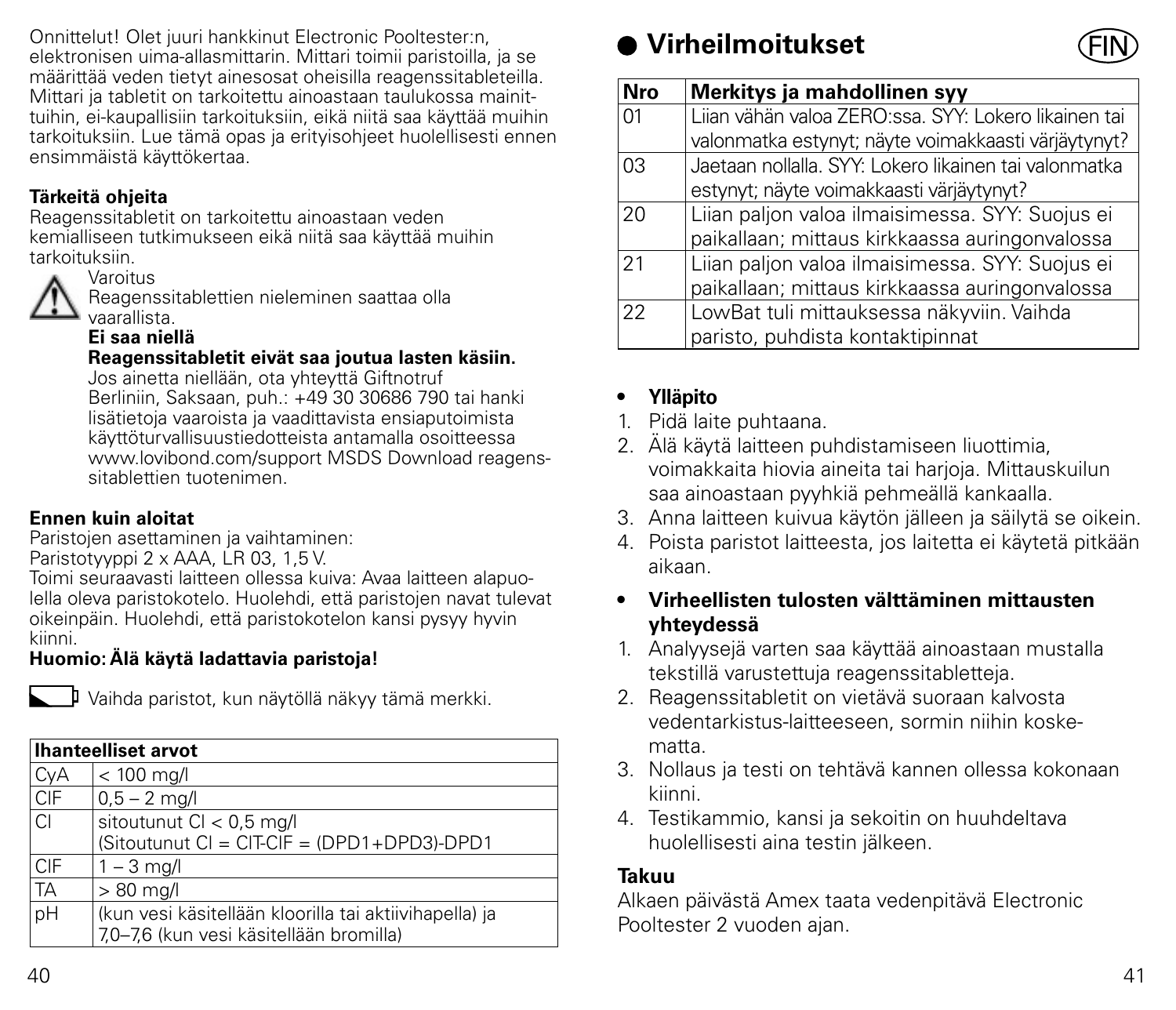**Käyttöönotto** (katso kuvat)



- 1. Kytke laitteen virta ON/OFF-painikkeella. Näyttöön tulee numero "0". Tee nollaus kaikille menetelmille:
- 2. Täytä testikammio täyteen vedenpinnan alla työntämällä koko laite veden alle. Heiluta laitetta varovasti edestakaisin. Ota laite vedestä.
- 3. Sulje testikammio kannella.
- 4. Paina ZERO/TEST-painiketta. "000" vilkkuu näytössä noin 8 sekuntia. Tämän jälkeen näyttöön tulee "0.0.0".
- 5. Valitse analyysi MODE-painikkeella. Cl (vapaa kloori/ kloori yhteensä) → pH → TA → CyA → Br → Cl ... (vieritä).
- 6. Irrota kansi ja lisää vastaava tabletti.

| Menetelmät |                        | Käytettävä tabletti |                       |  |
|------------|------------------------|---------------------|-----------------------|--|
| CIF:       | Vapaa kloori           | (C F)               | DPD No.1              |  |
| CIT :      | Kloori yhteensä (Clt)  |                     | DPD No.1 + DPD No.3   |  |
| pH ∶       | pH-arvo                |                     | PHENOL RED PHOTOMETER |  |
| CyA:       | Syanuurihapon CyA-Test |                     |                       |  |
| TA :       | Emäksisyys-M           |                     | ALKA-M-PHOTOMETER     |  |

- **Br** : Bromi DPD No.1
- 7. Riko tabletti painamalla sitä sekoittimella ja sekoita, kunnes se on kokonaan liuennut.
- 8. Sulje testikammio uudelleen kannella. Heiluta laitetta edestakaisin noin 15 sekuntia, älä ravista.
- 9. Pidä tämän jälkeen laitetta paikallaan ja odota ClF/pH/CyA/Br-testin yhteydessä: 15 sekuntia ja ClT/TA-testin yhteydessä: 2 minuuttia
- 10. Paina ZERO/TEST-painiketta. Viivasymboli "--" vilkkuu noin 6 sekuntia. Tulos tulee näkyviin näyttöön (mg/l). Tai:
	- LOW Mittausalueen alapuolella
	- **HIGH** Mittausalue vlittynyt

### **Toista testi**

Paina ZERO/TEST-painiketta

### **Muut menetelmät**

Ottaa uusi näyte. Paina Mode-painiketta ja vieritä. Suorita testi.

### **Uusi nollaus (vaihtoehto)**

Paina ZERO/TEST-painiketta 2 sekunnin ajan.

### **Muuntotaulukko Emäksisyys-M veden kovuus**

|                               | mmol/l Ks43 | °dh          |      |
|-------------------------------|-------------|--------------|------|
| 1 mg/l CaCO $_3$ $\triangleq$ | 0.02        | $0.056$ 0.07 | 0.10 |



### **Paristoja ja akkuja koskeva tärkeä hävittämisohje**

Jokainen kuluttaja on lain mukaan (direktiivi 2006/66/EY) velvollinen palauttamaan kaikki vanhat ja käytetyt paristot ja akut.

Niiden hävittäminen kotitalousjätteen mukana on kiellettyä. Koska myös meidän valikoimaamme kuuluvien tuotteiden mukana tulee paristoja ja akkuja, annamme seuraavan ohjeen:

Käytetyt paristot ja akut eivät kuulu kotitalousjätteen joukkoon, vaan ne voidaan viedä ilmaiseksi kuntasi järjestämiin keräyspaikkoihin tai luovuttaa kaikkialle sinne, missä kyseisen tyypin paristoja ja akkuja myydään. Lisäksi loppukuluttaja voi antaa käyteyt paristot ja akut sille kauppiaalle, jolta hän ne ostikin (lakisääteinen vastaanottovelvollisuus).

### **Tärkeää tietoa**



### **Ympäristömme laadun säilyttämiseksi, suojelemiseksi ja parantamiseksi, elektroniikkalaitteiden hävittäminen Euroopan unionissa**

EU-direktiiviin 2002/96/EY perustuen ei elektroniikkalaitteita saa hävittää tavallisen kotitalousjätteen mukana! BAYROL Deutschland GmbH hävittää sähkölaitteesi ammattimaisesti ja ympäristön kannalta vastuullisella tavalla. Tämä palvelu on kuljetuskustannuksia lukuunottamatta maksutonta.

Tämä palvelu koskee ainoastaan sähkölaitteita, jotka on hankittu 13.08.2005 jälkeen.

Lähetä hävitettävät BAYROL-laitteesi niiden toimittajalle.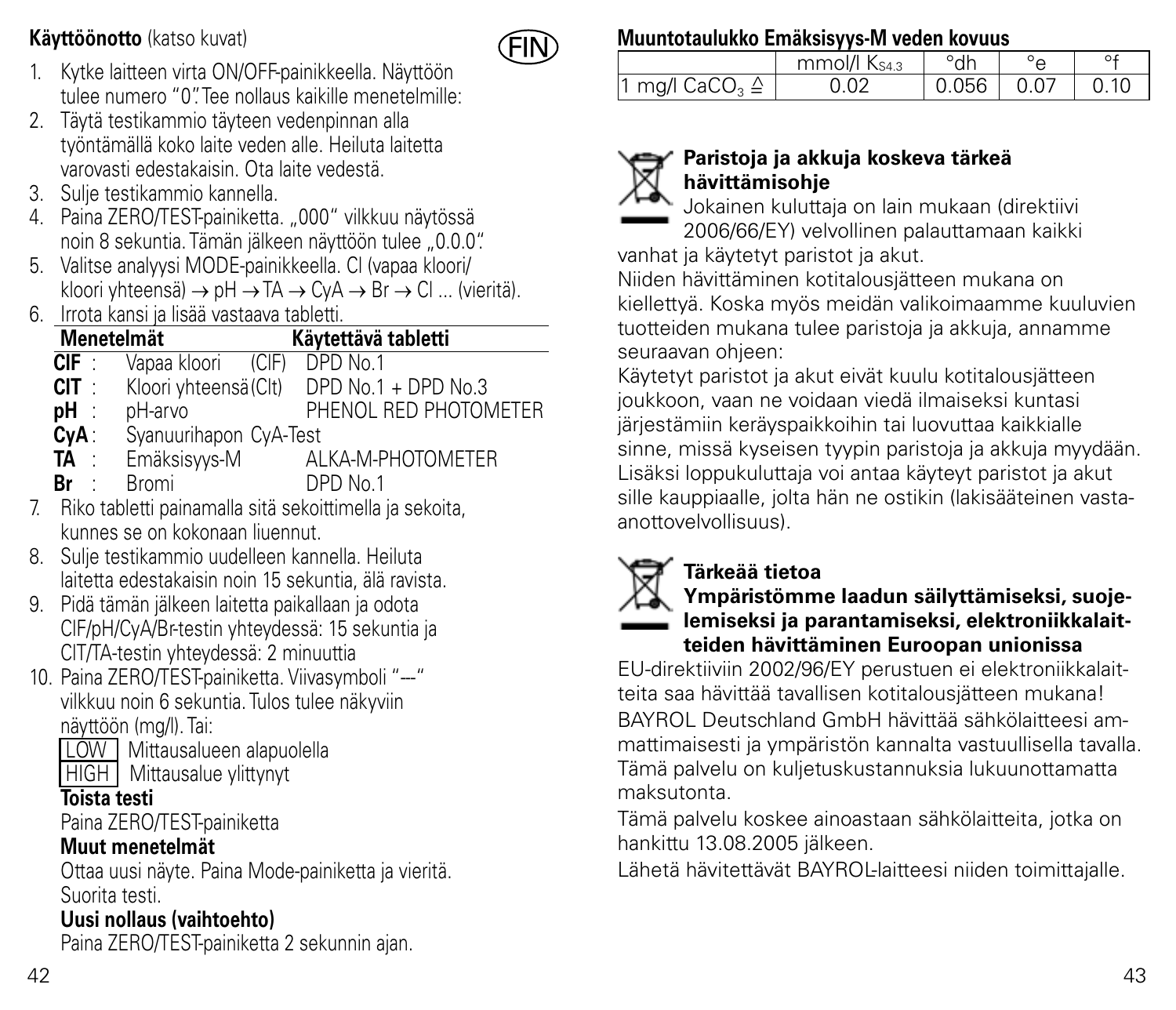Поздравляем с приобретением электронного фотометра Electronic Pooltester. Данный фотометр является работающим от батарей измерительным прибором. Он предназначен для анализа состава воды с помощью прилагаемых реактивов в виде таблеток. Прибор и таблетки разрешается использовать исключительно для указанных в таблице целей. Они не предназначены для промышленного применения и других целей использования. Перед первым использованием следует внимательно прочитать данную инструкцию и особые указания.

#### важные инструкции

Реактивы в таблетках предназначены исключительно для химического анализа воды и не должны использоваться в других целях.

#### Осторожно!

Проглатывание реактива может быть опасным для здоровья.

#### Не проглатывать!

Реактивы в таблетках следует беречь от детей.

В случае проглатывания следует обратиться в службу помощи при отравлениях по тел.: +49 30 30686 790 (Берлин, Германия), или получить данные об угрозах и первой помощи в инструкции о безопасном применении материала, которую можно загрузить в Интернет по адресу www.lovibond.com/support, указав название реактива.

#### Перед использованием

Установка и замена батарей

2 батареи AAA, LR 03 (1,5 В)

Выполнять процедуру, когда прибор в сухом состоянии. Открыть отделение для батарей на нижней стороне прибора. Соблюдать полярность. При закрывании отделения для батарей проверить плотное прилегание крышки.

#### Внимание: Не используйте аккумуляторы!



Заменить батареи при отображении на дисплее этого знака.

|            | Идеальные значения                                                                                                                |
|------------|-----------------------------------------------------------------------------------------------------------------------------------|
| CyA        | Концентрация циануровой кислоты (СуА)<br>$< 100$ Mr/n                                                                             |
| <b>CIF</b> | Свободный хлор (CIF) - от 0,5 до 2 мг/л                                                                                           |
| CI         | Связанный хлор < 0.5 мг/л<br>(Связанный хлор=CIT-CIF=(DPD1+DPD3)-DPD1                                                             |
| Br         | Бром (Br) - от 1 до 3 мг/л                                                                                                        |
| TA         | Общая щёлочность (TA) > 80 мг/л                                                                                                   |
| pH         | Значение рН - от 7,0 до 7,4 (при обработке воды<br>хлором или активным кислородом) и от 7,0 до 7,6 (при<br>обработке воды бромом) |

### сообщения об ошибках



| No | Значение и возможные причины                                                                                                 |
|----|------------------------------------------------------------------------------------------------------------------------------|
| 01 | Слишком мало света при НУЛЕ. ВП: Загрязнена<br>шахта или заблокирован путь светового луча:<br>слишком сильно окрашена проба? |
| 03 | Деление на 0. ВП: Загрязнена шахта или<br>заблокирован путь светового луча; слишком<br>сильно окрашена проба?                |
| 20 | Слишком много света на детекторе. ВП:<br>Колпачок не надет; измерение производится при<br>ярком солнечном свете              |
| 21 | Слишком много света на детекторе. ВП:<br>Колпачок не надет; измерение производится при<br>ярком солнечном свете              |
| 22 | Отображается низкий заряд батареи в процессе<br>измерения. Заменить батарею, прочистить<br>контакты                          |

#### • Обслуживание

- 1. Содержать устройство в чистоте.
- 2. Для очистки не использовать растворителей, агрессивных чистящих средств и щёток Измерительное отделение вытирать мягкой тканью.
- 3. После использования устройство следует высушить, хранить в соответствующих условиях.
- 4. Если устройство не используется на протяжении длительного времени, требуется извлечь батареи.
- Информация по надлежащему проведению анализов
- 1. Для анализа используются только реагенты в таблетках с чётной оболочкой.
- 2. Таблетки должны быть помещены в ёмкость для образца непосредственно из упаковки (не касаться пальцами).
- 3. Корректировка нуля и анализ должны проводиться при полностью закрытой крышке.
- 4. Ёмкость для образца, крышку и стержень для перемешивания после каждого анализа следует тщательно промывать.

#### Гарантия

С момента продажи срок гарантии для Electronic Pooltester составляет 2 года.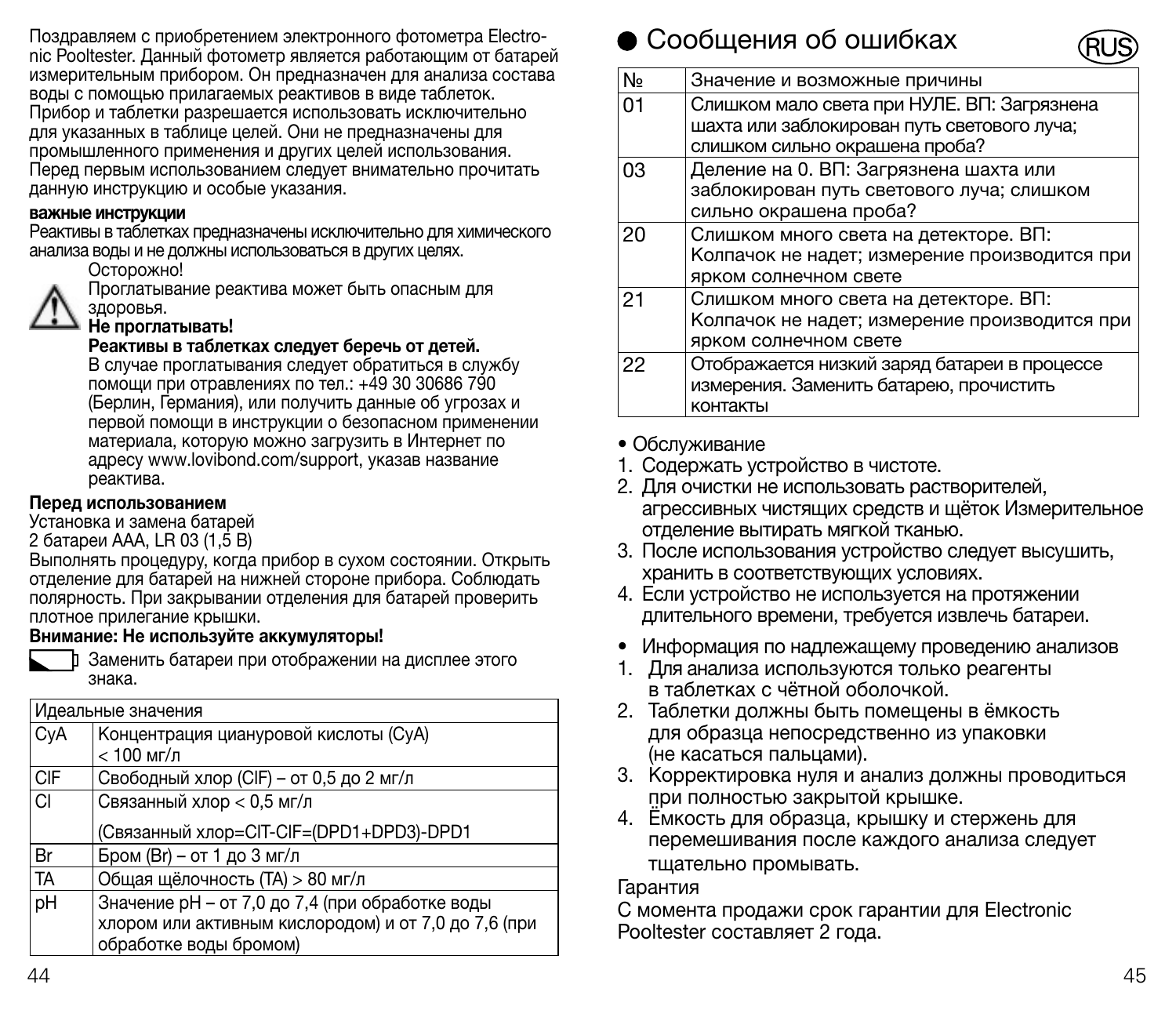

- 1. Bключить устройство нажатием соответствующей кнопки. На дисплее отобразится «0». Корректировку нуля требуется выполнять для всех анализов.
- 2. Oпустить устройство ниже уровня воды, чтобы заполнить ёмкость для образца. Слегка поводить устройством в стороны. Извлечь устройство из воды.
- 3. Закрыть ёмкость для образца.
- 4. Нажать кнопку «НОЛЬ/ТЕСТ». На протяжении около 8 секунд будет мигать индикация «000». Затем отобразится «0.0.0».
- 5. Выбрать анализ с помощью кнопки «РЕЖИМ»: Cl (свободный хлор/общая концентрация хлора) → pH → TA (общая щёлочность) → CyA (концентрация циануровой кислоты) → Br → Cl ... (и т.д.).
- 6. Размельчить таблетку с помощью стержня и, перемешивая, полностью растворить.

| <b>TRAPPERSON BASED TRAFFIC DRAFFIC AND LODGED TRAFFIC CONTROLLER</b> |                   |                       |
|-----------------------------------------------------------------------|-------------------|-----------------------|
| Анализ                                                                |                   | Таблетка              |
| <b>CIF</b> : Свободный хлор                                           | (CIF)             | DPD No.1              |
| <b>CIT</b> : Общий хлор                                               | (C <sub>l</sub> ) | DPD No.1 + DPD No.3   |
| <b>pH</b> : Значение pH                                               |                   | PHENOL RED PHOTOMETER |
| CvA: Stabilizer                                                       |                   | CvA-Test              |
| ТА: Щёлочность                                                        |                   | ALKA-M-PHOTOMETER     |
| Br : Бром                                                             |                   | DPD No.1              |
|                                                                       |                   |                       |

- 7. Размельчить таблетку с помощью стержня и, перемешивая, полностью растворить.
- 8. Снова закрыть ёмкость для образца. крышкой. На протяжении около 15 секунд перемещать устройство в стороны, не трясти.
- 9. Затем, ровно удерживая устройство, дождаться завершения анализа (ClF/pH/CyA/Br – 15 сек., ClT/TA – 2 мин.).
- 10. Нажать кнопку «НОЛЬ/ТЕСТ». На протяжении приблизительно 6 секунд мигает прочерк, затем отобразится результат. Повторить анализ (mg/l). или:

LOW Значение меньше диапазона измерений

**HIGH** 3начение больше диапазона измерений

Повторить анализ Нажать кнопку «НОЛЬ/ТЕСТ».

### Анализ другого параметра

Возьмите новый образец. С помощью кнопки «РЕЖИМ» выбрать режим работы устройства. Выполните проверку.

### Новая корректировка нуля (Вариант)

 $46$  47 Нажать кнопку «НОЛЬ/ТЕСТ» и удерживать в течение 2 сек.

#### Щёлочность для жесткости воды

|                           | mmol/l KS4.3 | $^{\circ}$ dh |      |      |
|---------------------------|--------------|---------------|------|------|
| 1 ma/l CaCO, $\triangleq$ | 0.02         | 0.056         | 0.07 | 0.10 |



Важное указание по утилизации батарей и аккумуляторов

На основании постановления об утилизации батарей (Директива 2006/66/EG) все пользователи обязаны возвращать использованные и

израсходованные батареи и аккумуляторы.

Их утилизация вместе с бытовым мусором запрещена. Поскольку батареи и аккумуляторы входят также в комплект поставки продукции из нашего ассортимента, обращаем Ваше внимание на следующее:

Израсходованные батареи и аккумуляторы не относятся к бытовому мусору, их можно безвозмездно сдать в публичный приемный пункт в Вашем населенном пункте либо туда, где батареи и аккумуляторы соответствующего типа имеются в продаже. Кроме того, конечный потребитель имеет возможность вернуть батареи и аккумуляторы продавцу, у которого они были приобретены (установленное законом обязательство возврата).

### Важная информация



Для сохранения, защиты и улучшения нашей окружающей среды Утилизация электронных приборов в Европейском союзе

На основании директивы Евросоюза 2002/96/EC На основании директивы Евросоюза 2002/96/EC Ваш электронный прибор не подлежит утилизации вместе с обычным бытовым мусором.

Компания BAYROL Deutschland GmbH утилизирует Ваш электрический прибор профессионально и безопасно для окружающей среды. Данная услуга является бесплатной, за исключением расходов на транспортировку.

Данная услуга распространяется исключительно на электрические приборы, приобретенные после 13.08.2005 г. Отправьте приборы BAYROL, которые Вы хотите утилизировать, Вашему поставщику.